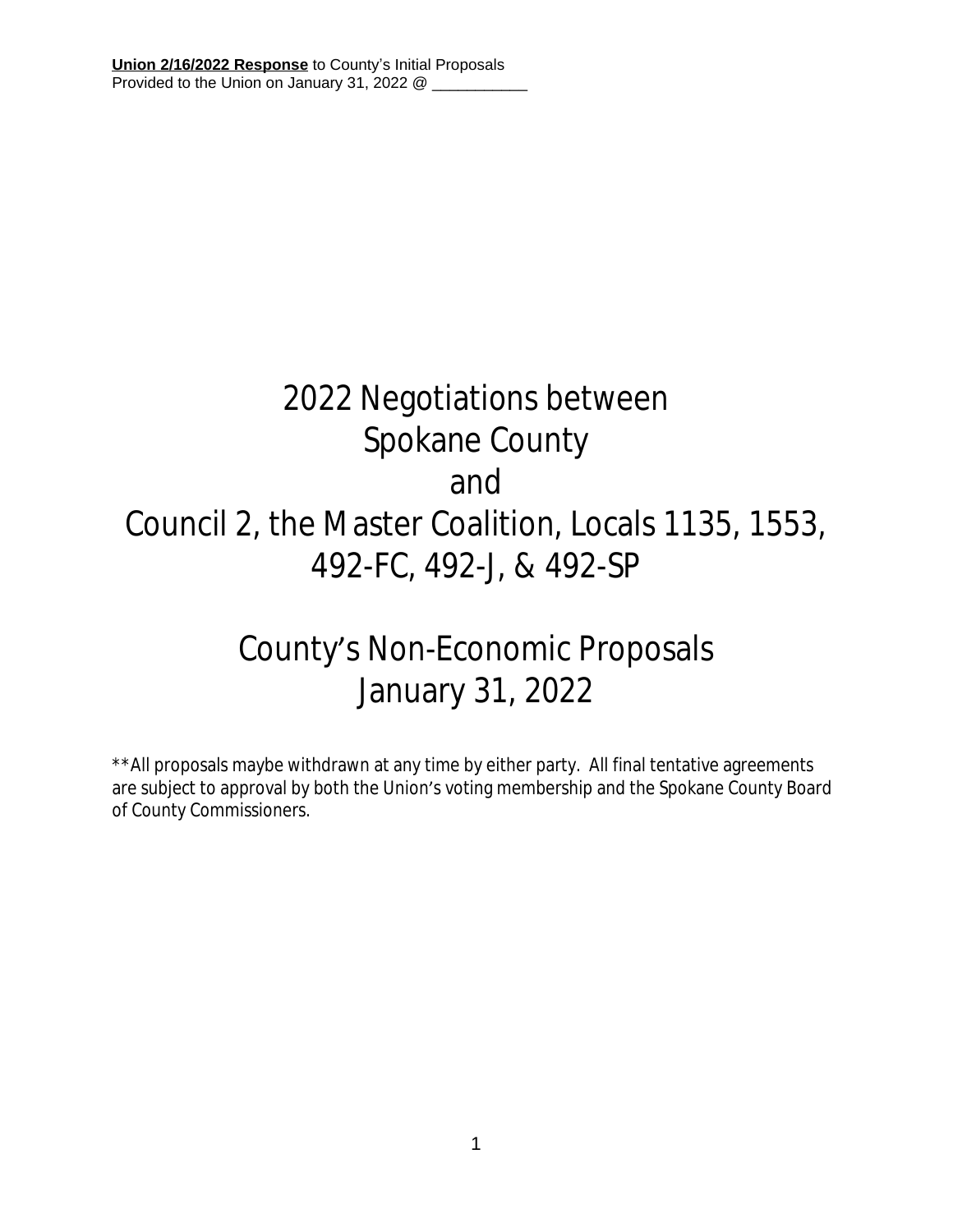#### **PREAMBLE**

This Master Agreement is made and entered into by and between Spokane County, referred to as the Employer and Locals 492-J, 492-RF**R FC**, **492-SP,** 1135, and 1553 of the Washington State Council of County and City Employees, affiliated with the American Federation of State, County and Municipal Employees, AFL-CIO, hereinafter referred to as the Union. All items shall be binding for both the Employer and the Union, including those items specifically identified in the individual supplements to this Agreement. **TA**

For purposes of this Agreement, members of Local 1553 who are employed by the Spokane County District Court are employees of Spokane County for purposes of wages and benefits directly related to wages only. For purposes of non-wage related matters, the Spokane County District Court is the employer of said employees and such matters are not governed by the terms of this Agreement.

Unless otherwise specified in the applicable Supplemental Agreement to this Master Agreement, the provisions of this Master Agreement shall be applicable to all employees in the respective bargaining units covered herein.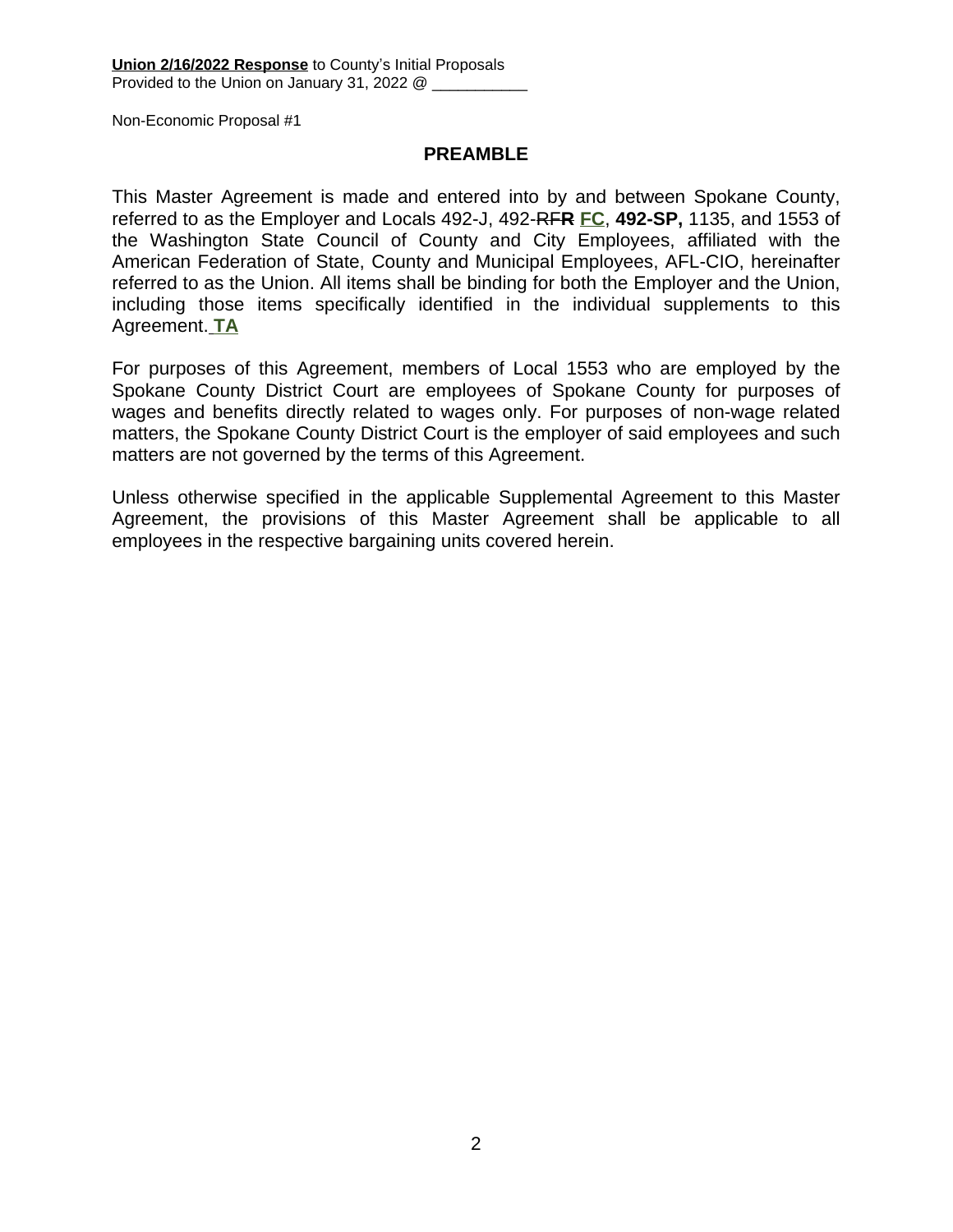#### **ARTICLE 4 - UNION RECOGNITION AND BARGAINING UNITS**

**Locals Represented:** The Employer recognizes Locals 492-J, 492-RF**R FC**, 492-SP, 1135, and 1553 of the Washington State Council of County and City Employees of the American Federation of State, County and Municipal Employees, Council 2, AFL-CIO, to be the sole and exclusive bargaining agent for all matters of wages, hours and working conditions over which the Employer is obligated by law to collectively bargain with respect to the employees in positions with in the respective bargaining units represented by the Union as identified in the appendices and the departments identified in the appendices. For District Court, see the Preamble. **TA**

#### **4.3.1 Local 1553:**

- 4.3.1.1The Employer recognizes Local 1553 of the Washington State Council of County and City Employees of the American Federation of State, County and Municipal Employees, Council 2, AFL-CIO as the sole and exclusive bargaining representative for the purpose of collective bargaining with respect to wages, hours and working conditions of the regular employees in classifications listed in Appendix #1 in the departments of Assessor; Auditor; Treasurer; Clerk, Purchasing; Office of Pre-Trial Services; Information Technology; Building and Planning; Facilities Maintenance; Parks, Recreation, and Golf; Fair and Expo Center: SCRAPS; 9-1-1 Emergency Communications; Spokane County Juvenile Court Support Staff; Public Defender Support Staff; Prosecutor Support Staff: Veterans Services: Risk Management: and Community Services, Detention Services, Housing and Community Development: Auto Licensing, Election and Medical Examiner, except those who are working in a classification where another bargaining agent has been certified as the bargaining representative. For District Court, see the Preamble. **TA to removing 9-1-1 Emergency Communications, Union rejects removing Risk Management.**
- **4.3.4 Local 492-RFR FC:** The Employer recognizes Local 492-RF**R FC** of the Washington State Council of County and City Employees of the American Federation of State, County and Municipal Employees, Council 2, AFL-CIO, as the exclusive bargaining representative for all regular employees listed in the classifications found in Appendix #4 in the Radio and Identification **Forensic and Crime Analysts** and sections of the Sheriff's Department for the purposes of collective bargaining with respect to wages, hours and other conditions of employment. **TA**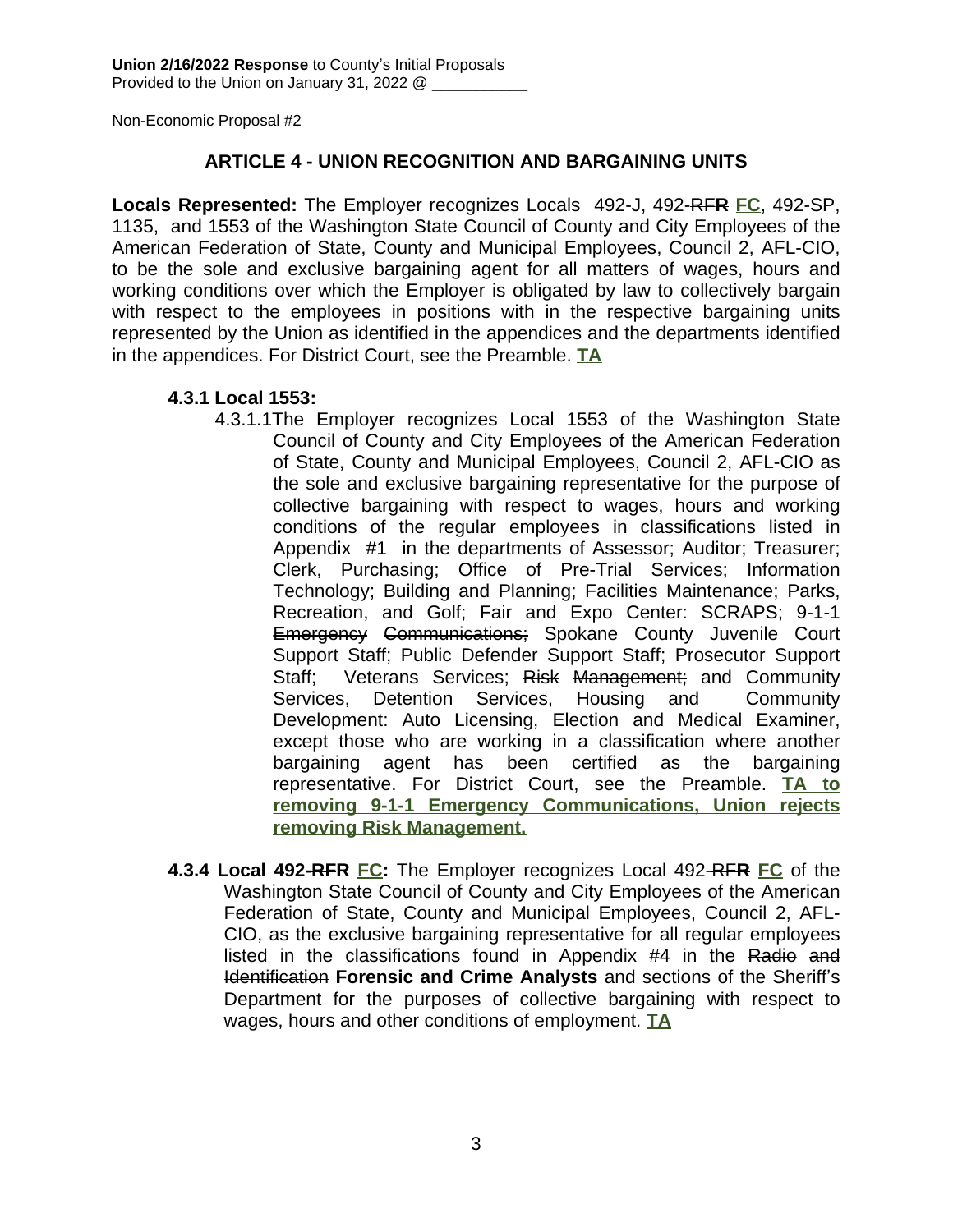#### **ARTICLE 5 - UNION SECURITY**

- **5.1** All present employees in a department covered by this Agreement who are members of the Union in good standing, as of the signing of this Agreement shall maintain their membership in the Union as a condition of employment.
- **5.2** All employees in a department covered by this Agreement who are not members of the Union shall be required to join and maintain membership within thirty (30) days of the signing of this Agreement as a condition of employment.
- **5.3** All new employees in a department covered by this Agreement hired after the execution date of this Agreement shall, as a condition of employment, become and remain members of the Union within thirty (30) days after being employed.
- **5.4** Each employee shall be protected by RCW 41.56.122(1).
- **5.5** The Employer shall deduct any Union membership initiation fees, and, once each month, dues from the pay of those employees who individually authorize in writing that such deductions be made. The amounts to be deducted shall be certified to the County Auditor by the Treasurer of the Union, and the aggregate deductions of all employees shall be remitted, together with an itemized statement to the Washington State Council of County and City Employees, and a copy sent to the Local Treasurer, after such deductions have been made.

#### **5.6 Employee Termination**

- 5.6.1 Upon failure of any employee to comply with the provisions of this article, the Union may then notify the Employer of such failure in writing. The Employer shall then notify that employee that they must join the Union as a condition of employment. They shall further inform the employee that failure to comply shall result in termination. Effective date of separation shall be seven (7) working days following the date of receipt of the notice unless the union notifies the employer that payment has been received.
- 5.6.2 The Union agrees to hold the Employer harmless for any and all actions that may be brought against the employer for enforcing the provisions of this Article.
- **5.1 Union Security**

**The Employer recognizes the Washington State Council of County and City Employees, AFSCME, Council 2 and its affiliated locals (hereinafter the Union) as the sole and exclusive bargaining representative in all matters concerning wages, hours, and other conditions of employment for all employees described in the recognition clause.**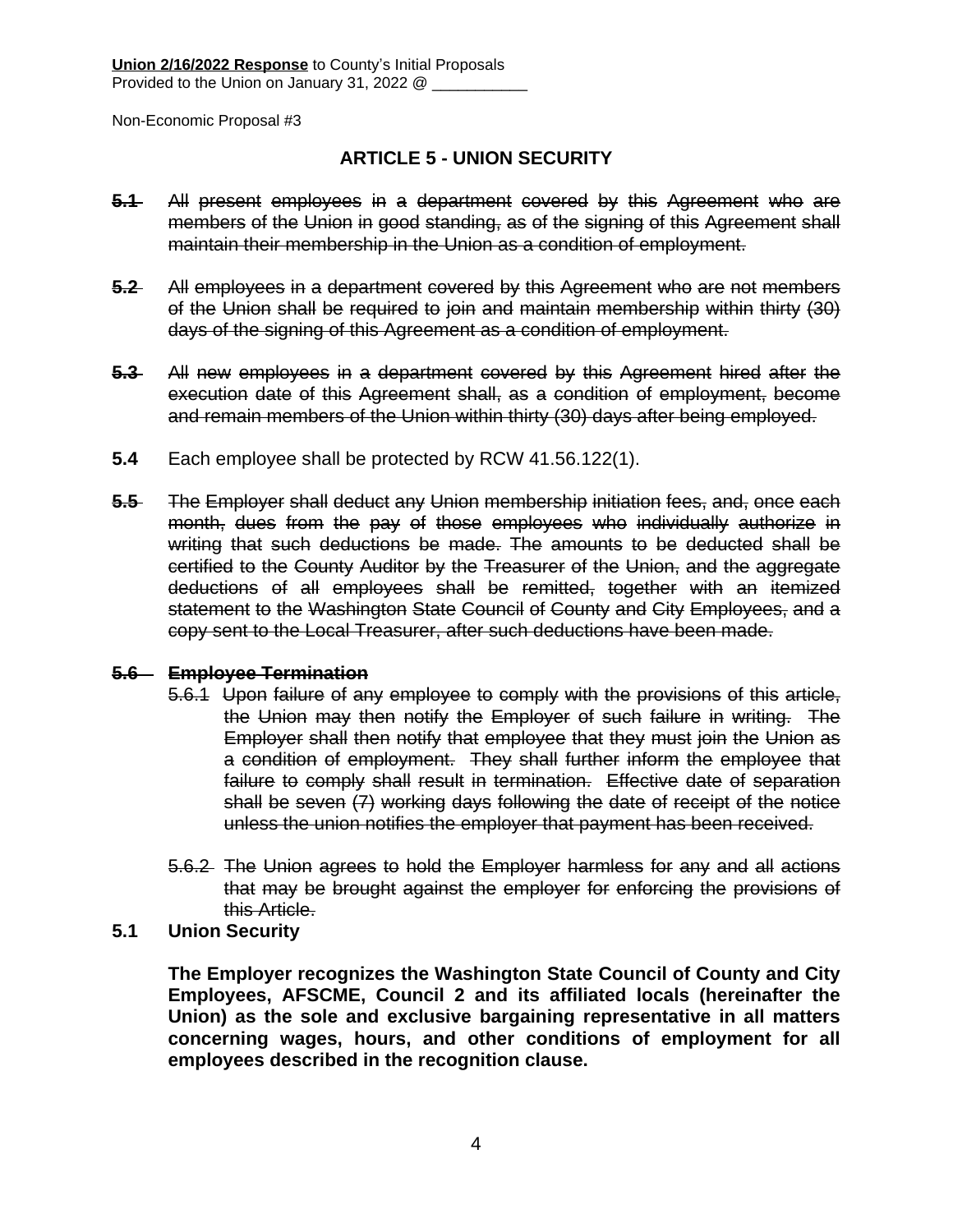**The Employer shall remain neutral when communicating with employees about Union membership and direct the employee to discuss Union membership with either the Local President or a Union Staff Representative.**

**For current Union members and those who choose to join the Union, the Employer shall deduct once each month all Union dues and fees uniformly levied and shall continue to do so for such time and on conditions set forth in the authorization for payroll deduction regardless of the employee's continued membership in the Union. The Employer shall transfer amounts deducted to Council 2. Authorizations for Payroll Deduction and Representation are valid whether executed in writing or electronically.** 

**Upon receipt of the employee's written authorization, the Employer will deduct from the employee's salary an amount equal to the dues required to be a member of the Union. The Employer will provide payments for the deductions to the Union at the Union's official headquarters each pay period.** 

**Forty-five (45) calendar days prior to any change in dues, the Union will provide the Human Resources Department and Payroll Department, the percentage and maximum dues to be deducted from the employee's salary.**

**The Employer shall provide an electronic copy of the Authorization for Payroll Deduction and Representation card via email to** [C2everett@council2.com](mailto:C2everett@council2.com) **within ten (10) calendar days of the employee executing the document. The Union shall provide the Employer proof (written, electronic, or recorded voice authorization) a copy of the Authorization for Payroll Deduction and Representation card via email to** [AuditorPayroll@spokanecounty.org](mailto:AuditorPayroll@spokanecounty.org) **within ten (10) calendar days of the employee executing the document. The Employer shall provide to the Union monthly a complete list of all bargaining unit members that includes: Employee name, work address, home address, work phone, work email, birth date, hire date in current bargaining unit, job classification, department, hours worked and monthly base wage.**

**Union payroll authorization cards are valid whether paper or electronic and the Employer & the Union shall maintain their copies of the Union's Authorization for Payroll Deduction and Representation cards in a secure locations that is are available to the Union for review by either party upon request.** 

**An employee may revoke his or her authorization for payroll deduction of payments to the Union by written notice to the Employer and the Union in accordance with the terms and conditions of their signed authorization card. If the Employer determines that it appears that the employee has**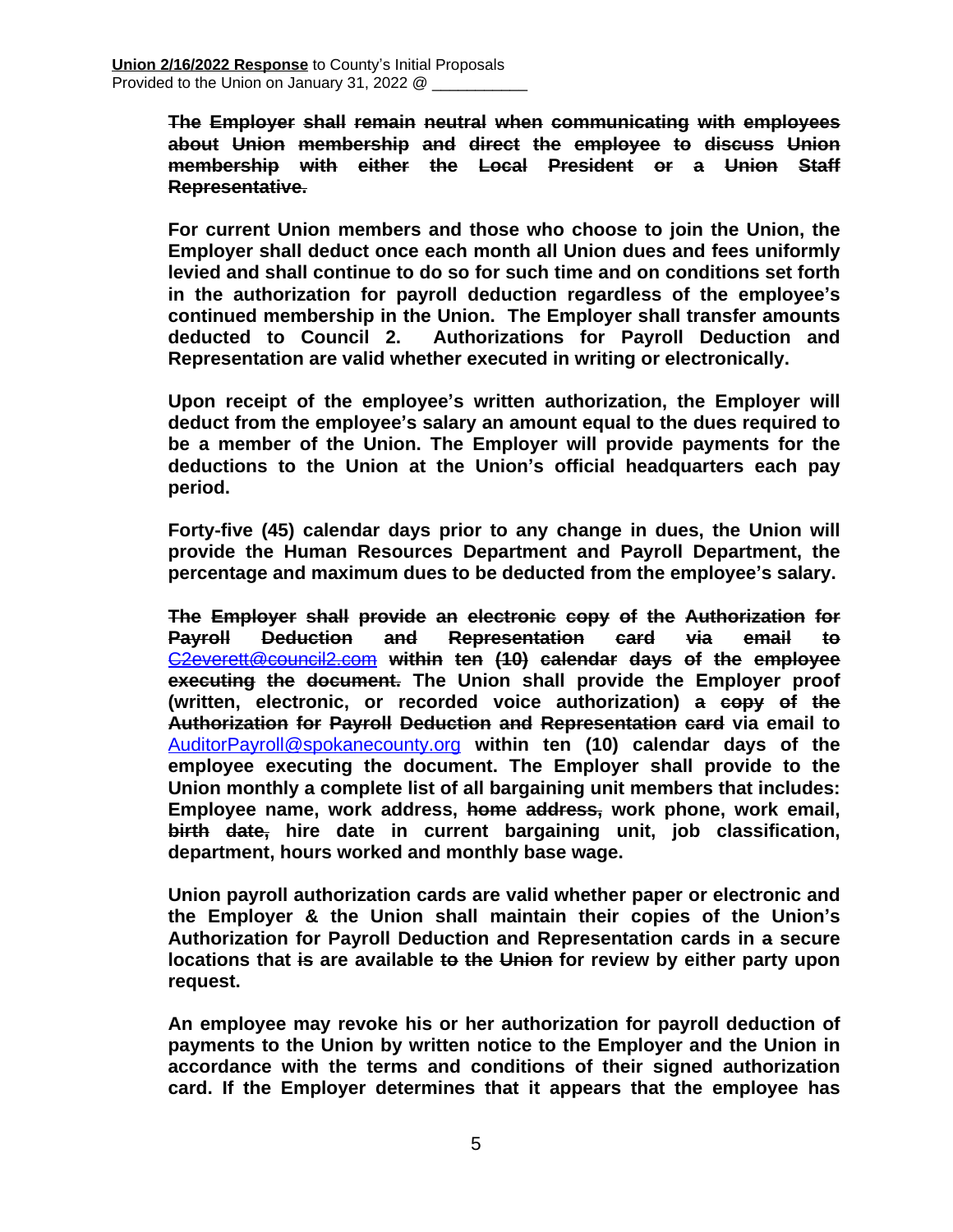**revoked his or her authorization for payroll deduction in accordance with the terms and conditions of their signed authorization card, every effort will be made to end the deduction effective on the first payroll period following their revocation, and not later than the second payroll period. The Union has the right to challenge any employer action to revoke a dues deduction authorization by filing a grievance under the collective bargaining agreement grievance procedure.**

**5.2 P.E.O.P.L.E Checkoff:**

**The Employer agrees to deduct from the wages of any Union member a P.E.O.P.L.E. (Public Employees Organized To Promote Legislative Equality) deduction as provided for in a written or electronically executed AFSCME (American Federation of State, County and Municipal Employees) authorization. An executed authorization may be revoked by the employee at any time by giving written notice to both the Employer and the Union (AFSCME). The Employer agrees to remit any deductions made pursuant to this provision promptly to the Union (AFSCME) together with an itemized statement showing the name of each employee from whose pay such deductions have been made and the amount deducted during the period covered by the remittance. The Employer will transfer amounts deducted to the AFSCME P.E.O.P.L.E. program.**

**5.3 New Hires Orientation:**

**The Employer agrees to notify the Union Staff Representative in writing of any new positions and new employees. At least two (2) working days prior to the orientation of the new employee, Once per month, the Employer shall provide an electronic format list with the names of the employees, job title, local affiliation and Department. A Union official shall, at no loss of pay, be granted up to thirty minutes, unpaid, to meet with the new employee(s), if they so choose, at a time that is mutually agreeable between the Union and the Department. at the conclusion of the orientation presentation, to provide each new employee a basic overview of the employees' rights and responsibilities regarding Union membership, dues authorization and Union insurance.**

**5.4 Union Indemnity:**

**The Union will indemnify, defend and hold the Employer harmless against any claims made and against any suit instituted against the Employer which may arise by reason of any action taken by the Employer to comply with the provisions of this Article, including reimbursement for any legal fees or expenses incurred in connection with such action. The Employer will promptly notify the Union in writing of any claim, demand, suit or other**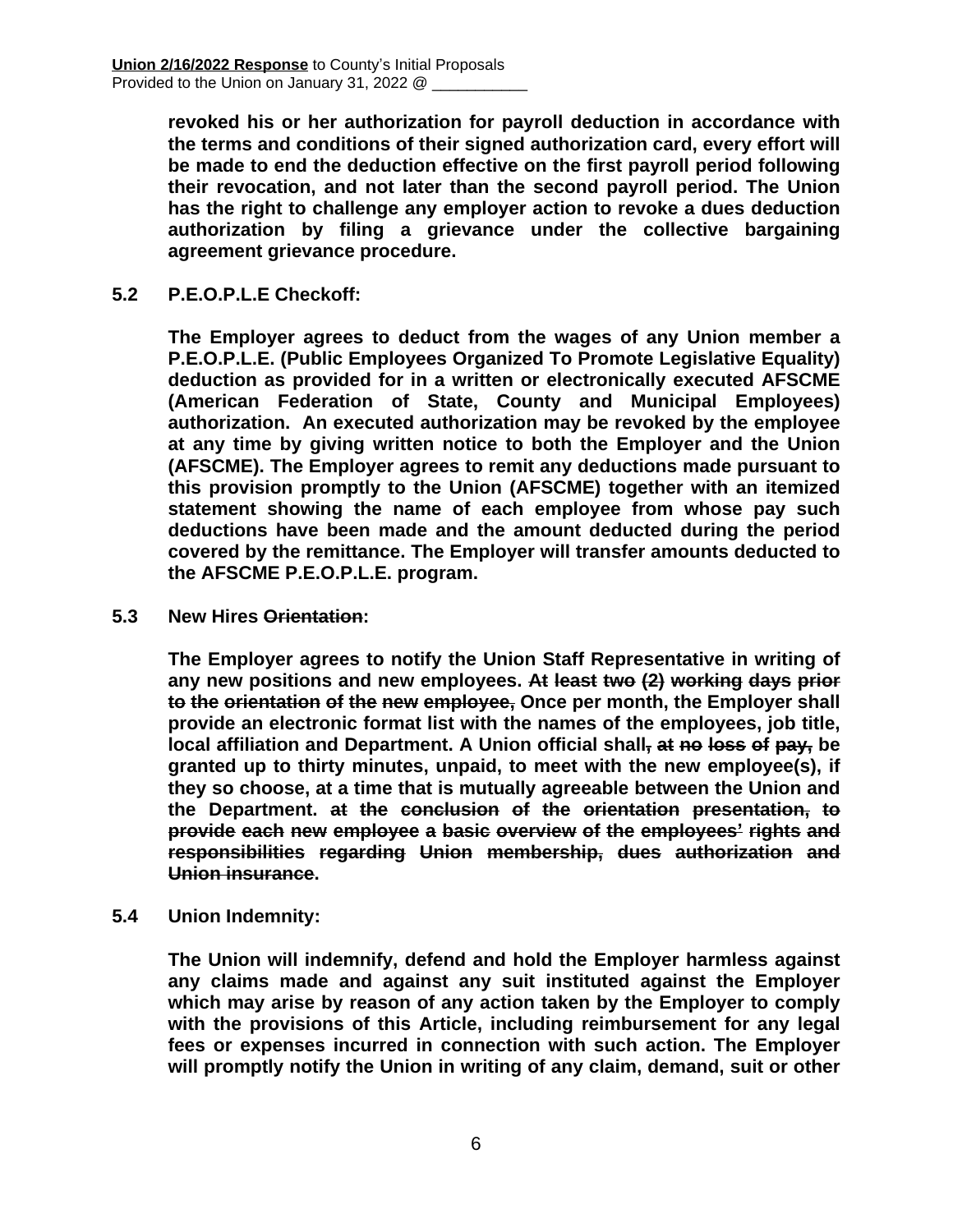**form of liability asserted against it relating to its implementation of this article.**

**Union Rejects Changes to Article 5-Union Security, 5.1-5.4 Legal Counsels from both parties developed this language after Janus to meet requirements in prior negotiations.**

#### **5.7 Definitions**

- **5.7.1 Regular Employee**: An employee who has successfully completed their probationary period. The term of the probationary period is twelve (12) months. **This period may be extended to account for any leave of absence, paid or unpaid, that the employee may take.** 1950 actual hours worked if work a 37.5 hour work week or 2080 actual hours worked if work a 40 hour work week. This probationary period will supersede supplemental labor agreements if less of a probationary period is contained in the supplemental labor agreement.
- **5.7.2 Full Time Employee:** A regular employee who regularly works a minimum of a **37.5 hours per week** 162.5/173 hours per month on a continuing basis.
- **5.7.3 Part Time Employee**: A regular employee who works less than a 162.5/173 and more than 81.25/86.5 hours per month on a continuing basis and receives benefits on a true pro-rated basis.
- **5.7.4 Job Share:** Two or more regular employees who share the duties, responsibilities of a job specification and normal work hours of a single, full time position. Not all positions lend themselves to this arrangement and Job Share requires approval from the Elected Official/Department Head.
- **5.7.5 Percentage Employees**: An employee who works less than **37.5 hours** the regular full-time work week (37.5 or 40 hours) on a continuing basis. Percentage employees require a separate signed agreement between the Union, employee and Elected Official/Department Head.

**Union rejects changes to 5.7- Definitions, 5.7.1-5.7.5. – Each employee has a position number. Job sharing divides the budget that is set for that position number between two people. How would payroll handle this if it is changed to Percentage employee (subject broached in the previous negotiation meeting, but it was not included in the minutes the County posted)?**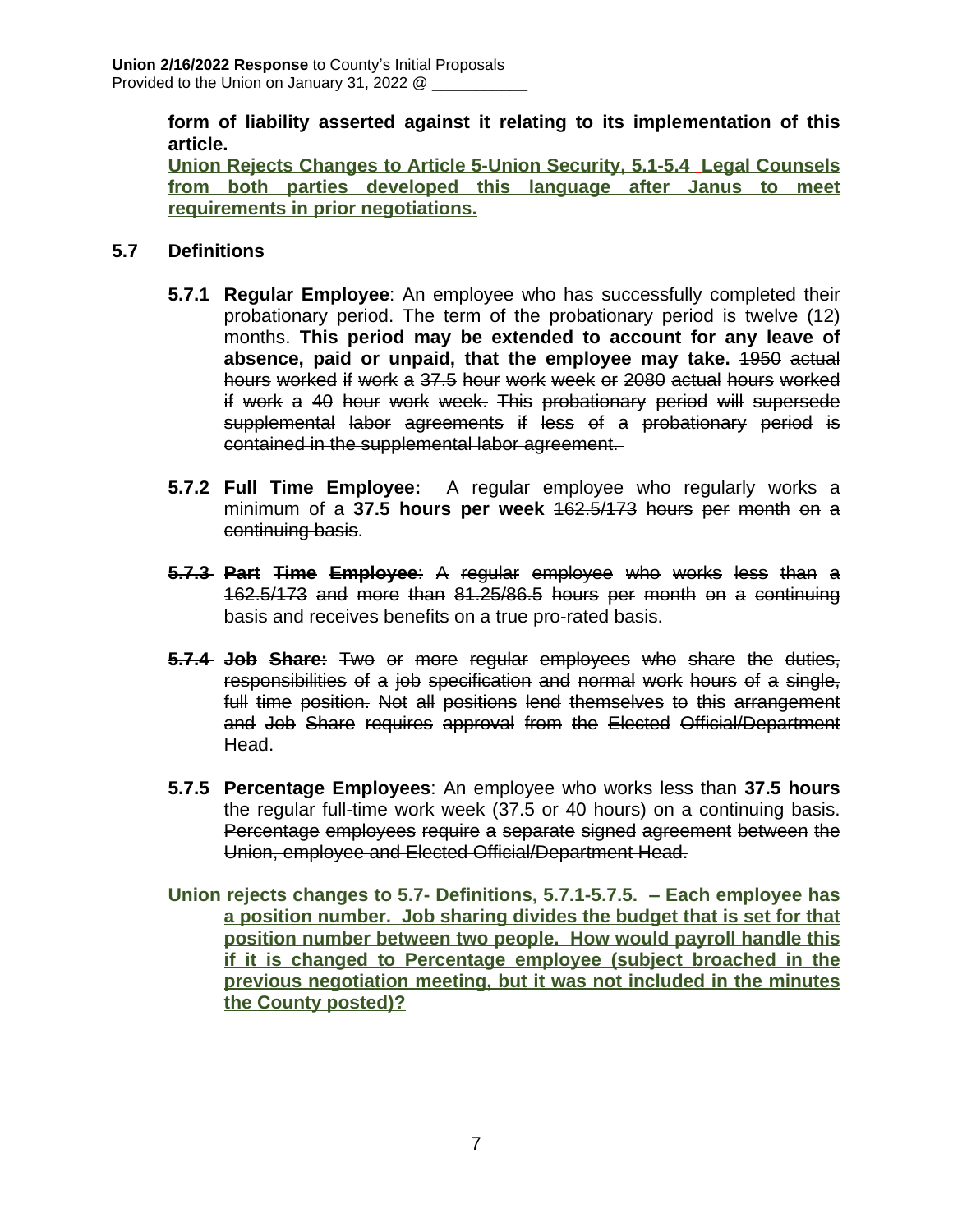#### **ARTICLE 6 - UNION/MANAGEMENT RELATIONS**

6.3.1 The employers will provide the union(s) with official written notice of their intent to make changes that fall within the terms of Article 6.3. This notice will provide the union(s) with the intended changes and target implementation date but will be no less than **seven (7) twenty-one (21) calendar days four** (4) weeks prior to the target implementation date.

This four (4) week **seven (7) twenty-one (21) calendar day** period is provided as a comment period for the unions(s) to meet with the employer, make comments/suggestions or negotiate if applicable. The Union and Employer recognize that a timely resolution is in the interest of all parties. All efforts shall be made to resolve issues in a timely manner. Time frames may be extended by mutual agreement. **Union Counter Proposal.**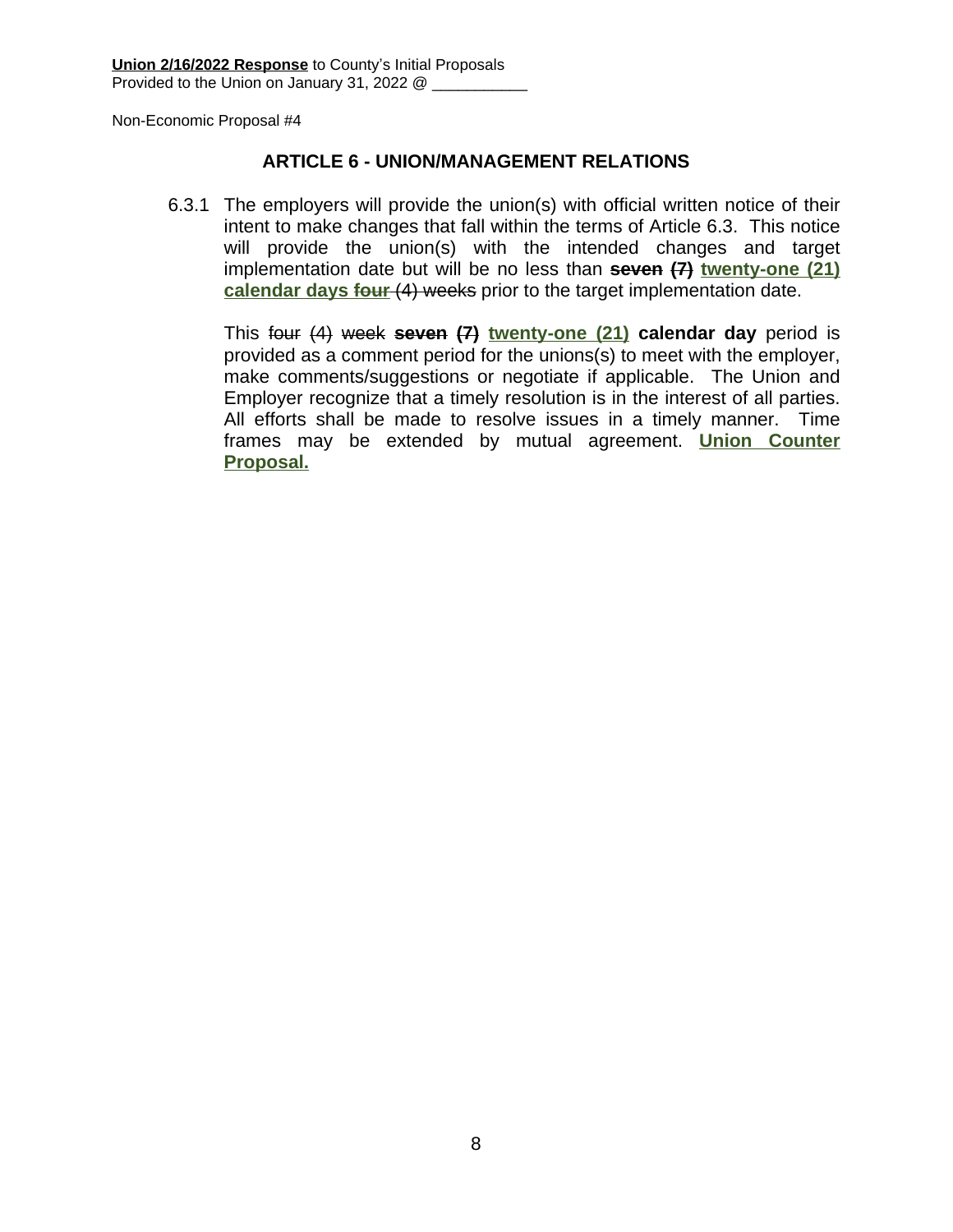#### **ARTICLE 7 - UNION ACTIVITIES/FUNCTIONS/BUSINESS**

**7.1 Notice and Authorization of Union Representatives:** The Union agrees to provide an updated list to elected officials, department heads and Human Resources of who is authorized to represent the Union in any matters outlined in this article. An "authorized representative" is one who is appointed or elected by their Local Union. Prior supervisor approval shall be obtained whenever possible for absences from the workplace. Such approval shall not be unreasonably withheld. Absences from the workplace of 30 minutes or more for Union activities/functions shall be documented by use of a leave slip.

#### **7.2 Types of Activities**

- 7.2.1 The Employer agrees that during working hours, on the Employer's premises and without loss of pay, authorized Union representatives shall be allowed to consult with the Employer, his/her representative(s), Local Union officers, other authorized Union representatives or members concerning contract questions and problem solving in an effort to resolve issues at the lowest possible level. The Union agrees to first receive the approval from their appropriate elected official, department head or designee who may deny the request pursuant to 7.1 above and agrees to carry out these activities at times which are the least disruptive to the workplace.
- 7.2.2 The Employer agrees that representatives of the American Federation of State, County and Municipal Employees, whether Local Union representatives, State Council representatives, or International representatives shall upon notification to **and approval by** the elected official/department head or designee, have full and free access to the premises of the Employer at any time during working hours to conduct Union activities, without disrupting the regular functions of the department.
- **7.3 Union Functions:** The Employer agrees to grant authorized Union representatives time off with**out** pay, not to exceed an accumulative total of ten (10) working days per bargaining unit in any calendar year to attend or represent the Union at Union functions. Unused days will be available for each bargaining unit's use beyond the ten (10) days by mutual agreement between the bargaining unit and the employer. Fifty percent (50%) of the unused days at calendar year end will be carried over to the following year for the term of the contract.
	- 7.3.1 To ensure adequate staffing, no more than **one (1)** ten percent (10%) of the employees in a work unit will participate in a Union function at one time. A "work unit" shall be defined as a group of employees who answer to a common supervisor. If a work unit has less than ten (10) employees, only one individual will be allowed to attend. Individual employees can use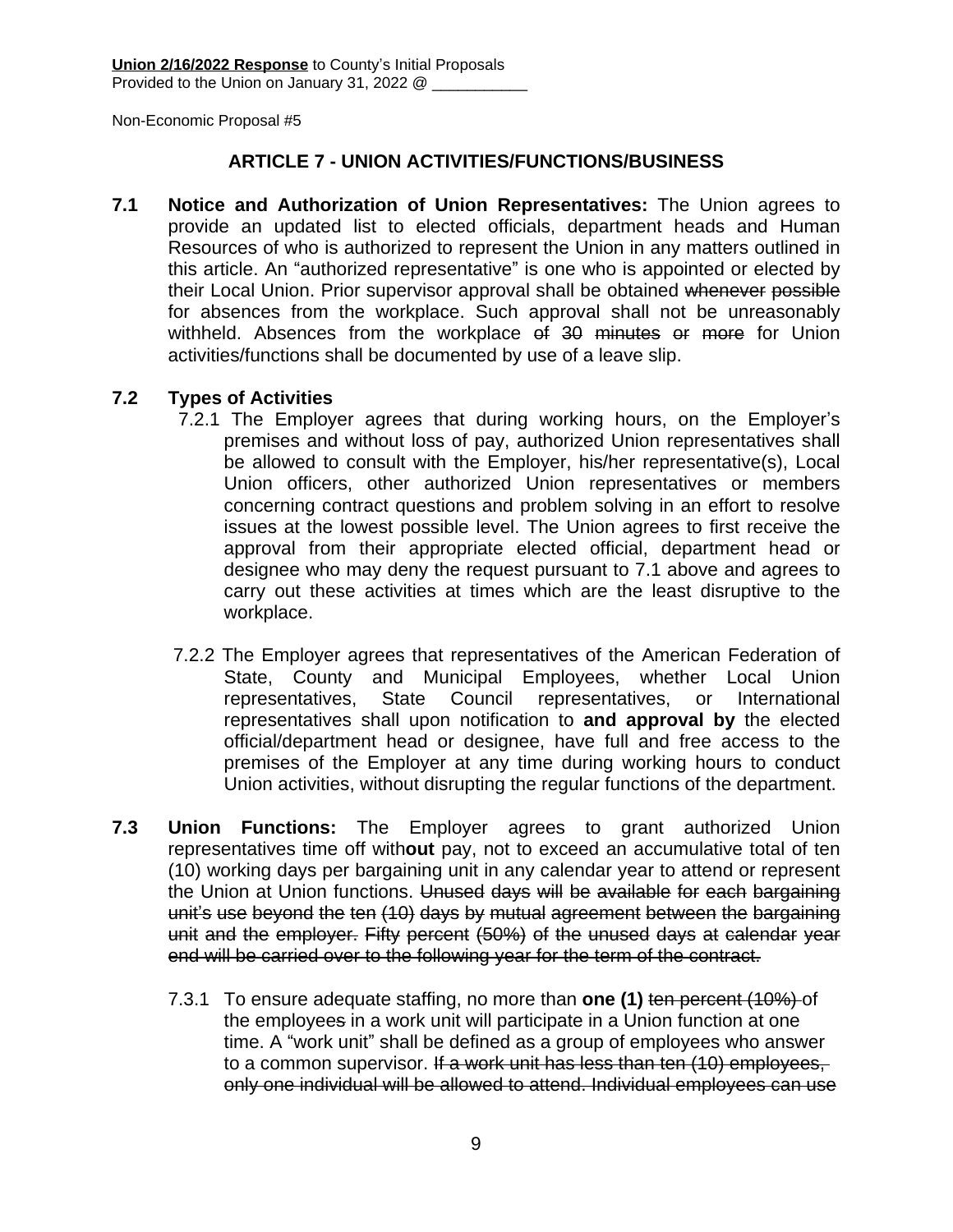a maximum of ten (10) days per calendar year to attend Union functions. Exceptions to the above limitations can be made by mutual agreement.

- 7.3.2 Example of functions are as follows:
	- 7.3.2.1 Union Conventions;
	- 7.3.2.2 Council 2 Executive Board Meetings/Training
	- 7.3.2.3 Other functions that management agrees are beneficial to the **County**

**Union rejects all proposed changes to Article 7-Union Activities/Functions/Business, 7.1-7.3.2.3.**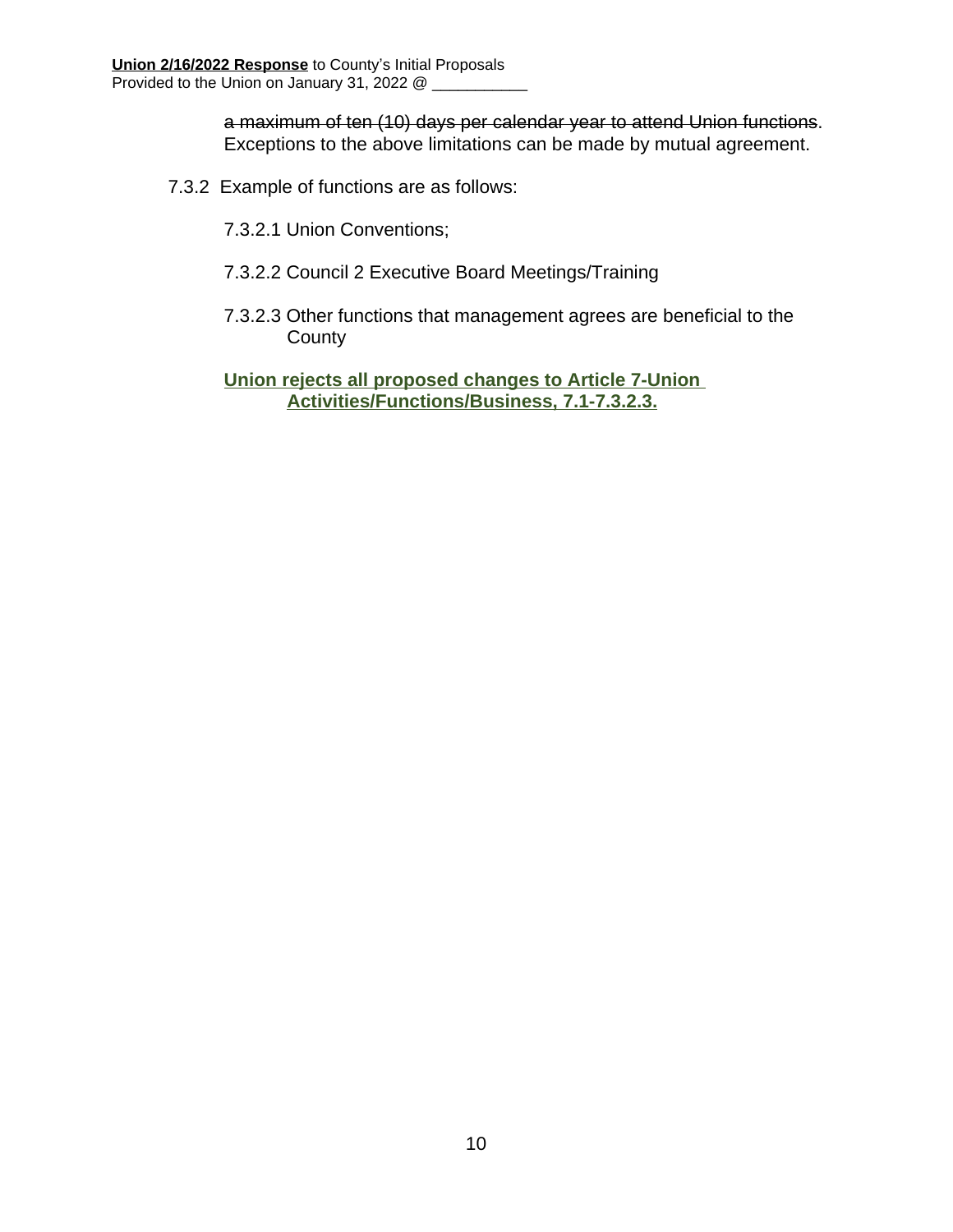#### **ARTICLE 9 - ANNUAL LEAVE**

#### **9.1 Eligibility and Allowance:**

- 9.1.1 Employees shall start to earn annual leave allowance as of the first of the month nearest their date of hire. Employees hired on or before the 15th of the month shall receive credit for the full month. Employees hired after the 15th of the month shall not receive credit for that month. Newly hired probationary employees shall not be eligible to take paid vacation until they have accrued six (6) days of vacation. Employees separating from service on or before the 15th of the month will not receive any credit for that month. Employees separating after the 15th of the month will receive credit for the full month.
- 9.1.2 Annual leave allowance shall be earned annually based on the following schedule:
	- 9.1.2.1 One (1) working day per month for all employees having less than five (5) years of service.
	- 9.1.2.2 One and one-fourth (1-1/4) days per month for all employees having at least five (5) years of service, but less than ten (10) years of service.
	- 9.1.2.3 One and one-half (1½) days per month for all employees having at least ten (10) years of service, but less than fifteen (15) years of service.
	- 9.1.2.4 One and three-quarter (1-3/4) days per month for all employees having fifteen (15) years of service, but less than twenty (20) years of service.
	- 9.1.2.5 Two (2) days per month for all employees having twenty (20) years of service, but less than twenty-five (25) years of service.
	- 9.1.2.6 Two and one-quarter (2-1/4) days per month for all employees having twenty-five (25) years or more of service.

| 37.5-hour Employee<br><b>Accruals</b> |                      |                       |                    |
|---------------------------------------|----------------------|-----------------------|--------------------|
|                                       | <b>Hours Accrued</b> | <b>Annual Accrual</b> | <b>Max Accrual</b> |
| <b>Years of Service</b>               | <b>Per Month</b>     | Amount                | <b>Amount</b>      |
| 0-4 Years                             | 7.5                  | 90                    | 180                |
| 5-9 Years                             | 9.375                | 112.5                 | 225                |
| <b>10-14 Years</b>                    | 11.25                | 135                   | 270                |
| <b>15-19 Years</b>                    | 13.125               | 157.5                 | 300                |
| <b>20-24 Years</b>                    | 15.00                | 180                   | 300                |
| 25+ Years                             | 16.875               | 202.5                 | 300                |
|                                       |                      |                       |                    |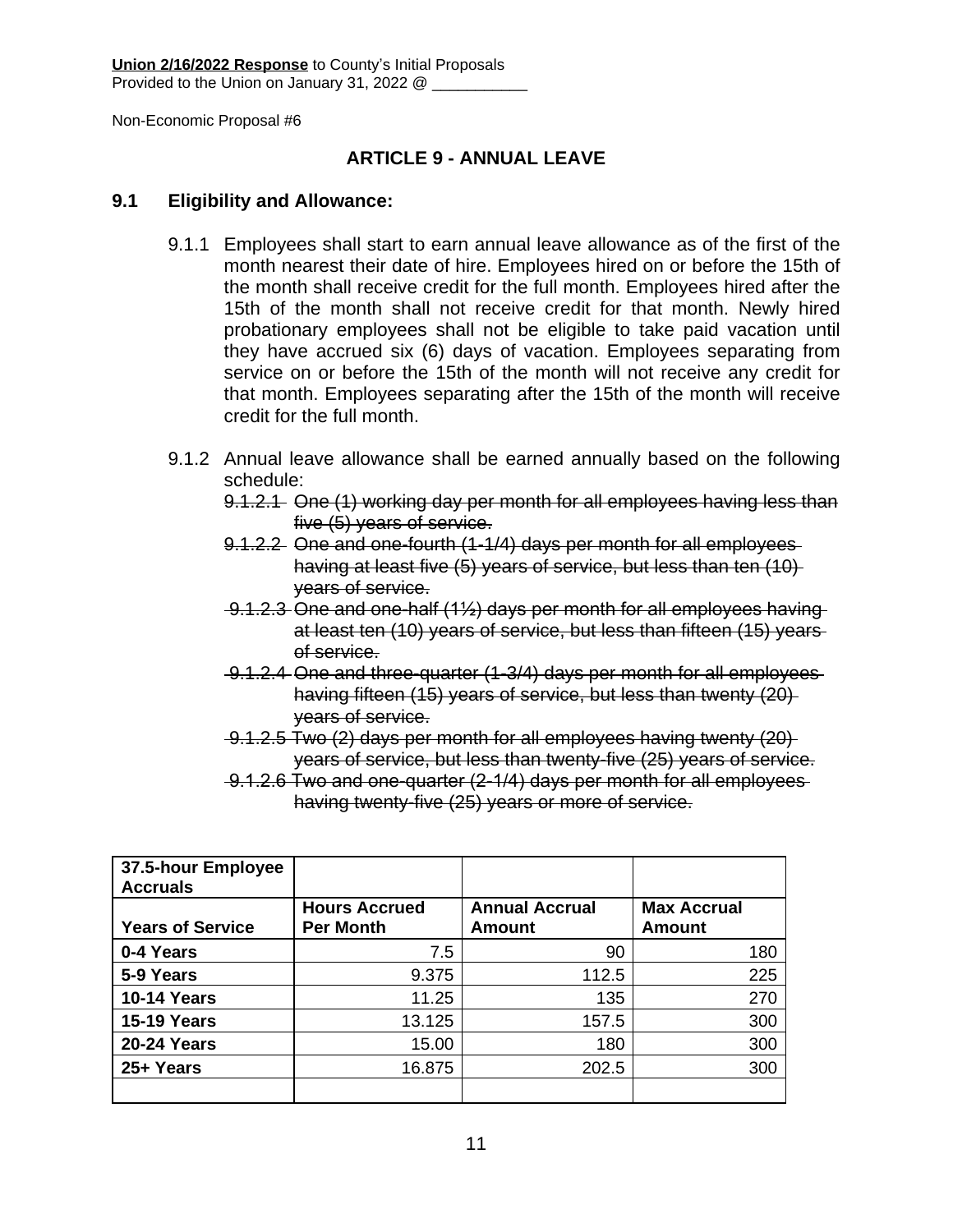| <b>40-hour Employee</b><br><b>Accruals</b> |                                          |                                 |                                     |
|--------------------------------------------|------------------------------------------|---------------------------------|-------------------------------------|
| <b>Years of Service</b>                    | <b>Hours Accrued Per</b><br><b>Month</b> | <b>Annual Accrual</b><br>Amount | <b>Max Accrual</b><br><b>Amount</b> |
| 0-4 Years                                  | 8                                        | 96                              | 192                                 |
| 5-9 Years                                  | 10                                       | 120                             | 240                                 |
| <b>10-14 Years</b>                         | 12                                       | 144                             | 288                                 |
| <b>15-19 Years</b>                         | 14                                       | 168                             | 320                                 |
| <b>20-24 Years</b>                         | 16                                       | 192                             | 320                                 |
| 25+ Years                                  | 18                                       | 216                             | 320                                 |
|                                            |                                          |                                 |                                     |

**9.2 Annual Leave Pay:** The rate of annual leave pay shall be the employee's regular rate of pay in effect were the employee on the job at the time.

#### **9.3 Choice of Annual Leave Period:**

- 9.3.1 Annual leave shall normally be granted at the time requested by the employee. If the nature of the work makes it necessary to limit the number of employees on vacation at the same time, the employee with the most seniority shall be given his/her choice of annual leave period. In the event of any conflict over annual leave periods, however, a senior employee shall not be allowed to take more than twenty (20) days' annual leave during such period.
- 9.3.2 Annual leave may be accumulated to a total of twice the amount earned annually or to a maximum amount of **three hundred (300) hours for 37.5 hour employees or three hundred twenty (320) hours for 40 hour employees** forty (40) working days' credit, whichever is the lesser. Any annual leave accumulated beyond this limit will be forfeited, unless the employee is asked in writing by his/her Department Head to defer his/her vacation because of work schedules. In this case the annual leave shall not be forfeited. An employee may not be paid additional compensation for earned vacation time not taken, except at the time of severance from the County employment as hereinafter provided. **TA to Article 9-Annual Leave, 9.1-9.3.2**
- **9.7 Vacation Rights in Case of Layoff or Separation**: Any employee who is laid off, discharged or separated from the service of the Employer for any reason, prior to taking his/her vacation, shall be compensated in cash for the unused vacation, he/she has accumulated at the time of separation which is computed based upon his/her base pay plus longevity if applicable. For retirement purposes, vacation payoff shall be limited to forty (40) days. **Union Rejects Removal of longevity in the calculation is a change and a decrease.**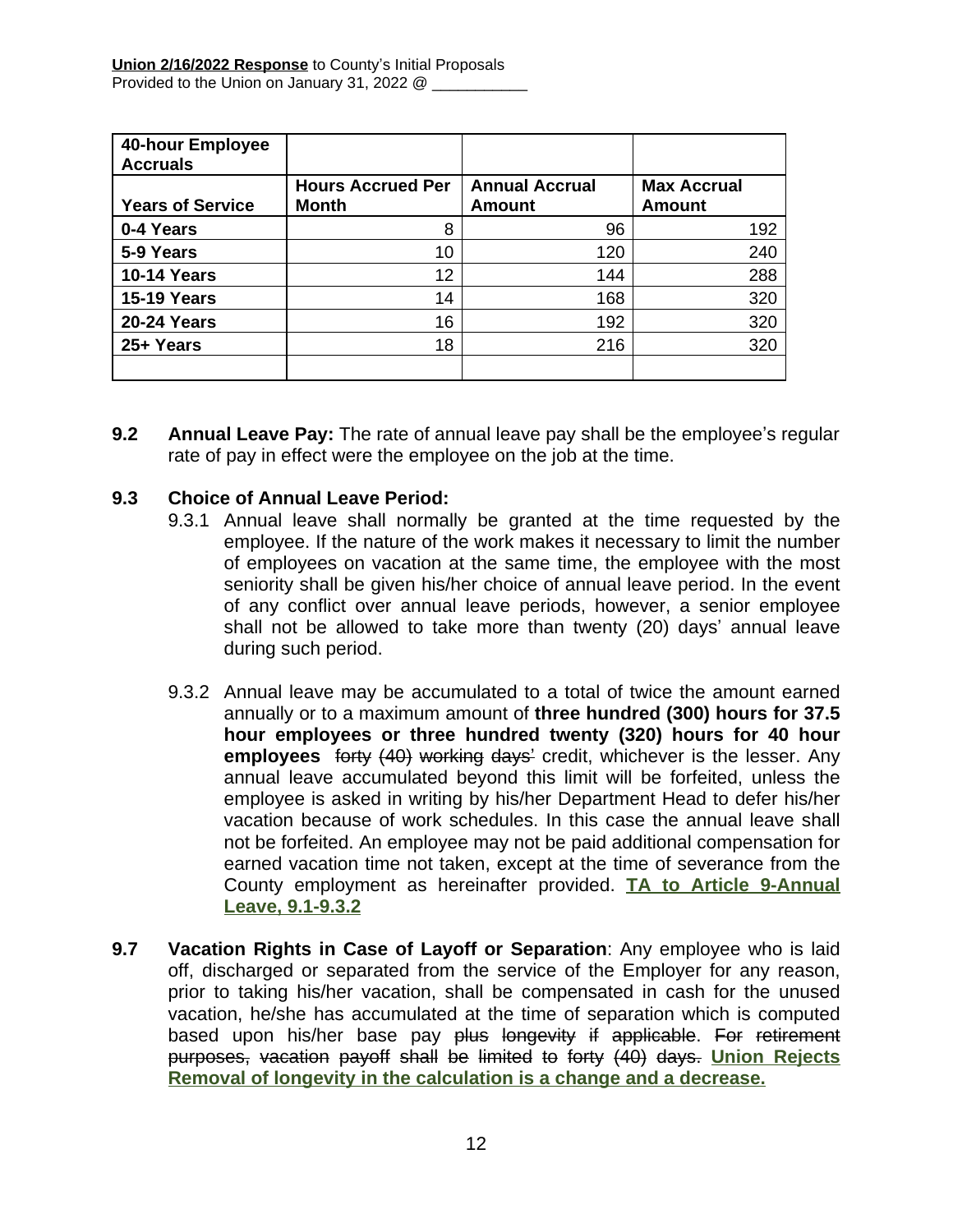#### **ARTICLE 10 - SICK LEAVE**

#### **10.1 Eligibility and Accumulation:**

An employee in paid status for any portion of the month shall earn sick leave at a rate of 7.5 **hours per month for employees who normally work 37.5 hours a week** or 8.0 hours per month **for employees who normally work 40 hours a week** (based on a full-time employee status, pro-rated for other weekly schedules) or as applicable per Federal or State law. **TA.**

#### **10.8 Bereavement Leave:** \*\**Moved to Leave of Absence Section*

Bereavement leave entitles a member up to three (3) working days off with pay, not chargeable to sick leave balance if a member suffers a death of a member of his/her immediate family as defined above. Bereavement leave in the case of a spouse or a child is allowed up to ten (10) working days. In addition:

- Two additional working days may be authorized if travel time is needed for out-of-town funerals. To be considered out-of-town, the employee must travel more than one hundred and twenty-five miles outside of Spokane County.
- Bereavement leave can be utilized over a six (6) month period after the death.
- If the employee requires additional bereavement time, they may request additional time off chargeable to compensatory time, annual leave or PTO. **The Union agrees to moving 10.8-Breavement Leave to Leave of Absence section, but has not withdrawn Union Proposal #8-Bereavment Leave.**
- **10.9 Immediate family:** Shall be defined as follows: Spouse, State Registered Domestic Partner, parent, step-parent, child (biological, adopted, step or foster) regardless of age or dependency status, sibling, grandparent, grandchild, fatherin-law, mother-in-law, brother-in-law, sister-in-law, daughter-in-law, son-in-law or a more distant relative if living as a member of the employee's immediate family.
- **10.10** Members who divorce spouse or terminate Domestic Partnership must notify the employer within 30 calendar days of divorce/termination or may be subject to discipline under the terms of their respective CBAs. \*\**Already in the Health Insurance Article TA*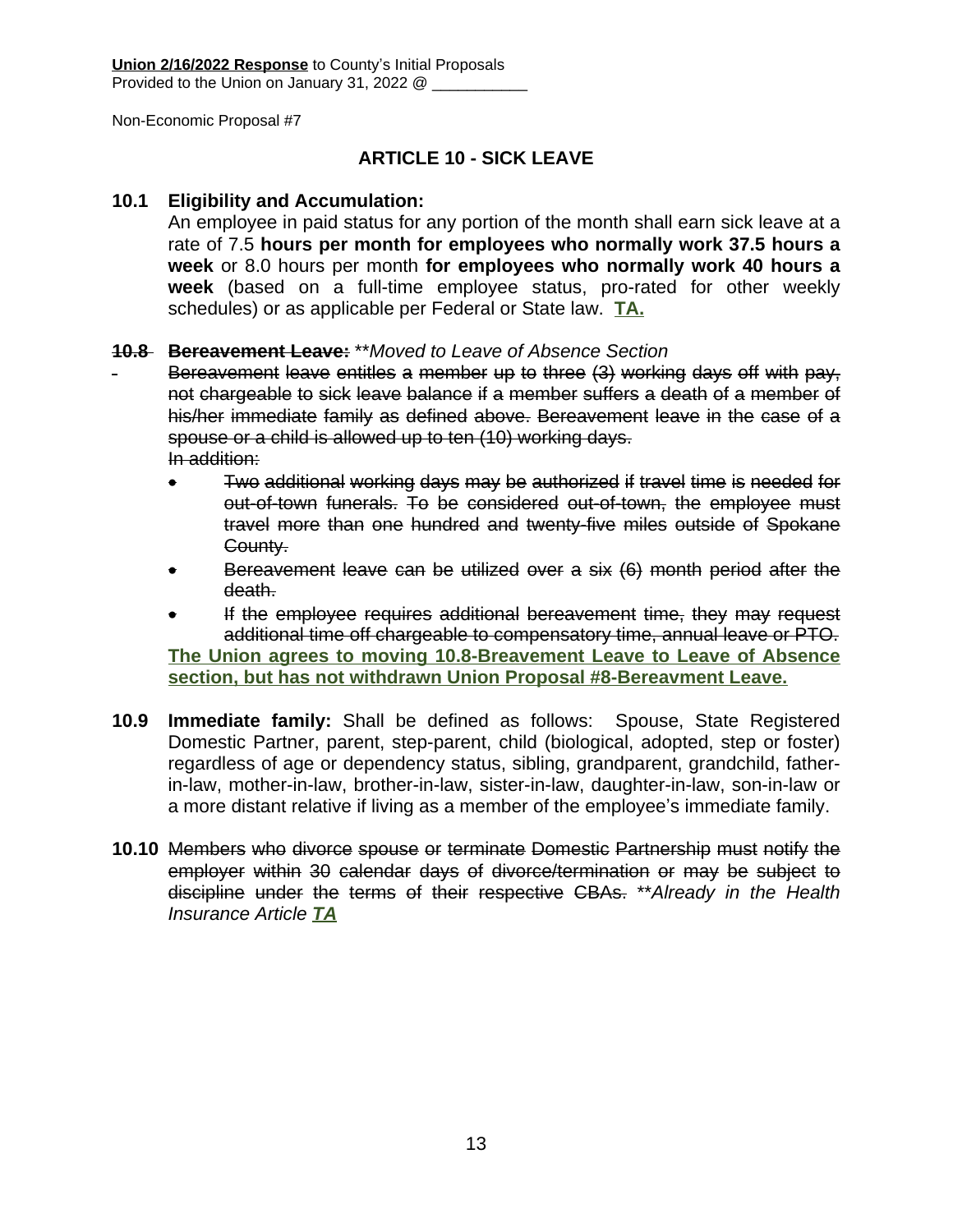#### **ARTICLE 12 - HOURS OF WORK**

All items contained in this Article shall apply unless specifically addressed in individual supplements.

#### **12.1 Regular Hours:**

- 12.1.1 The regular hours of work each day shall be consecutive except for interruptions for lunch periods.
- 12.1.2 All employees' work schedules shall provide for a fifteen (15) minute rest period during each half shift.
- 12.1.3 The normal work week shall consist of five (5) consecutive days followed by two (2) days of rest. Seven and one-half (7-1/2) or eight (8) consecutive hours of work, except for interruptions for lunch periods, shall constitute a work day. **Union Rejects. A common reason new hires come to the County is for the standard/ family friendly work schedule. There is already a retention & recruitment problem and this would add to it.**
- 12.1.4 All employees shall be scheduled to work on a regular work shift, and each shift shall have regular starting and quitting times. Work schedules showing alternative shifts, workdays and hours shall be posted on all department bulletin boards. Except for emergency situations, work schedules will not be changed without giving the Union and the employee ten (10) working days advance notice. When the Employer has a need to change work schedules within the department, the department shall notify the Union to negotiate the effects of the proposed schedule change. **Union Rejects.**.

#### **12.2 Alternative Work Hours or Shifts:**

- 12.2.1 The Employer may establish a work week other than five (5) seven and one-half (7-1/2) or eight (8) hour days or shift work within a department. The department shall notify the bargaining unit to negotiate the effects of the changes.
- 12.2.2 Alternative work hours or shifts other than five (5) seven and one-half or eight (8) hour days will be negotiated in a Supplemental Agreement with the effected department/bargaining unit.
- 12.2.3 Employees on Alternative Work Schedules whose regular work day differs from the standard seven and one half  $(7 \frac{1}{2})$  or eight  $(8)$  hour day shall have their Holidays paid for as the number of hours in their actual work day.
- **Union rejects all proposed changes to 12.2-Alternative Work Hours or Shifts, 12.2.1 – 12.2.3.**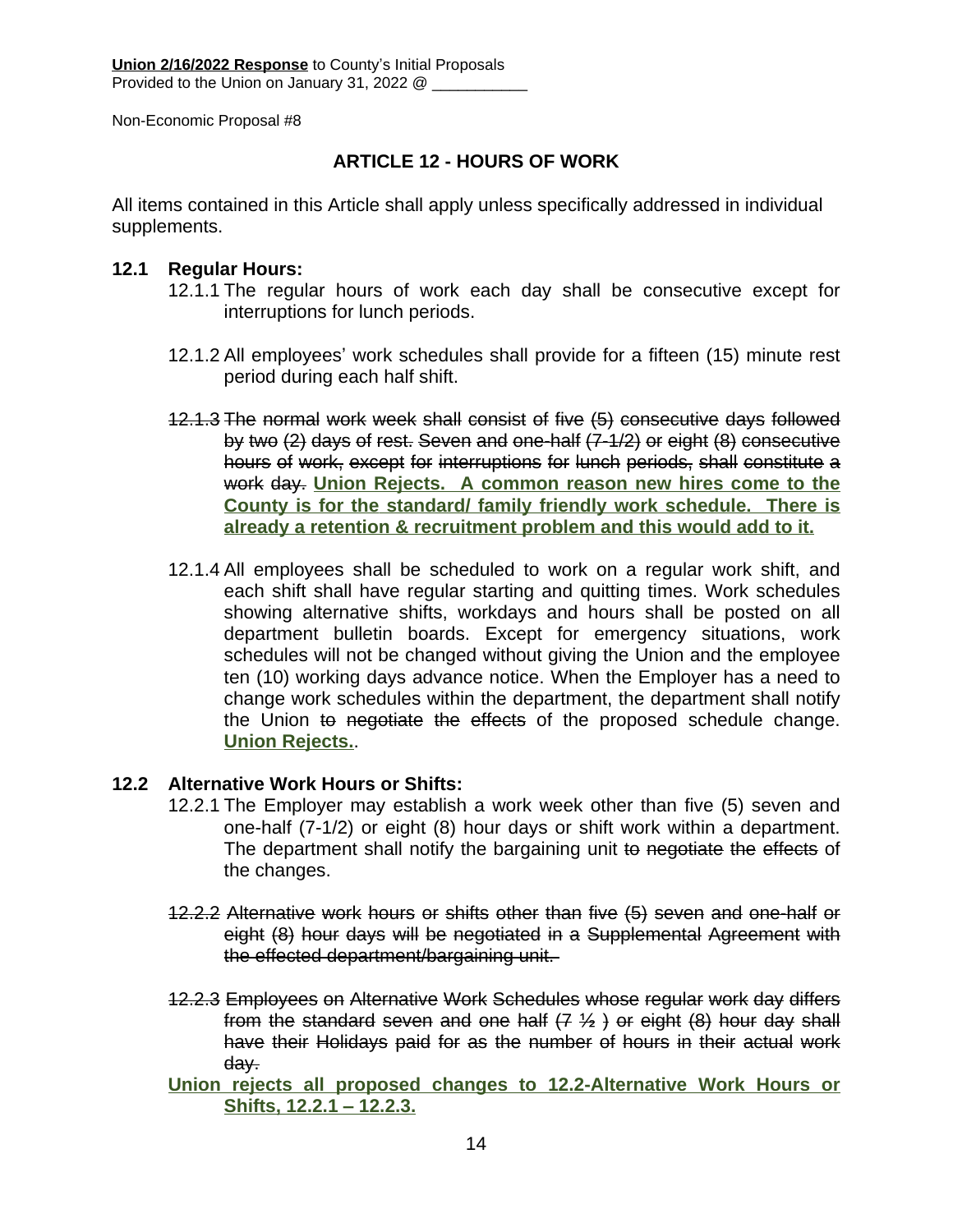#### **12.3 Paid Leave:** All paid leave shall be considered as hours worked **but shall not count toward overtime calculation**. **Union Rejects. Elected Officials and Department Heads already have adequate control over the terms of and assignment of overtime.**

Non-Economic Proposal #9

#### **ARTICLE 13 - LEAVES OF ABSENCE**

#### **13.2.8 Bereavement Leave:**

**Bereavement leave entitles a member up to three (3) working days off with pay, not chargeable to sick leave balance if a member suffers a death of a member of his/her immediate family as defined above below. Bereavement leave in the case of a spouse or a child is allowed up to ten (10) working days. See Union Proposal #8.**

**In addition:**

- **Two additional working days may be authorized if travel time is needed for out-of-town funerals. To be considered out-of-town, the employee must travel more than one hundred and twenty-five miles outside of Spokane County.**
- **Bereavement leave can be utilized over a six (6) month period after the death.**
- **If the employee requires additional bereavement time, they may request additional time off chargeable to compensatory time, annual leave or PTO.**
- **13.2.8.1Immediate family:** Shall be defined as follows: Spouse, State Registered Domestic Partner, parent, step-parent, child (biological, adopted, step or foster) regardless of age or dependency status, sibling, grandparent, grandchild, father-in-law, mother-in-law, brother-in-law, sister-in-law, daughter-in-law, son-in-law or a more distant relative if living as a member of the employee's immediate family.

#### **13.3 Compensation for Absences Due to Widespread Emergency:**

13.3.1 If County offices have not been closed and individual employees are unable to report to work, or are permitted to leave early, such absences are to be charged to personal holiday time, accrued vacation or accrued comp-time. If such accrued leave time is not available to that employee, such absence will be without pay.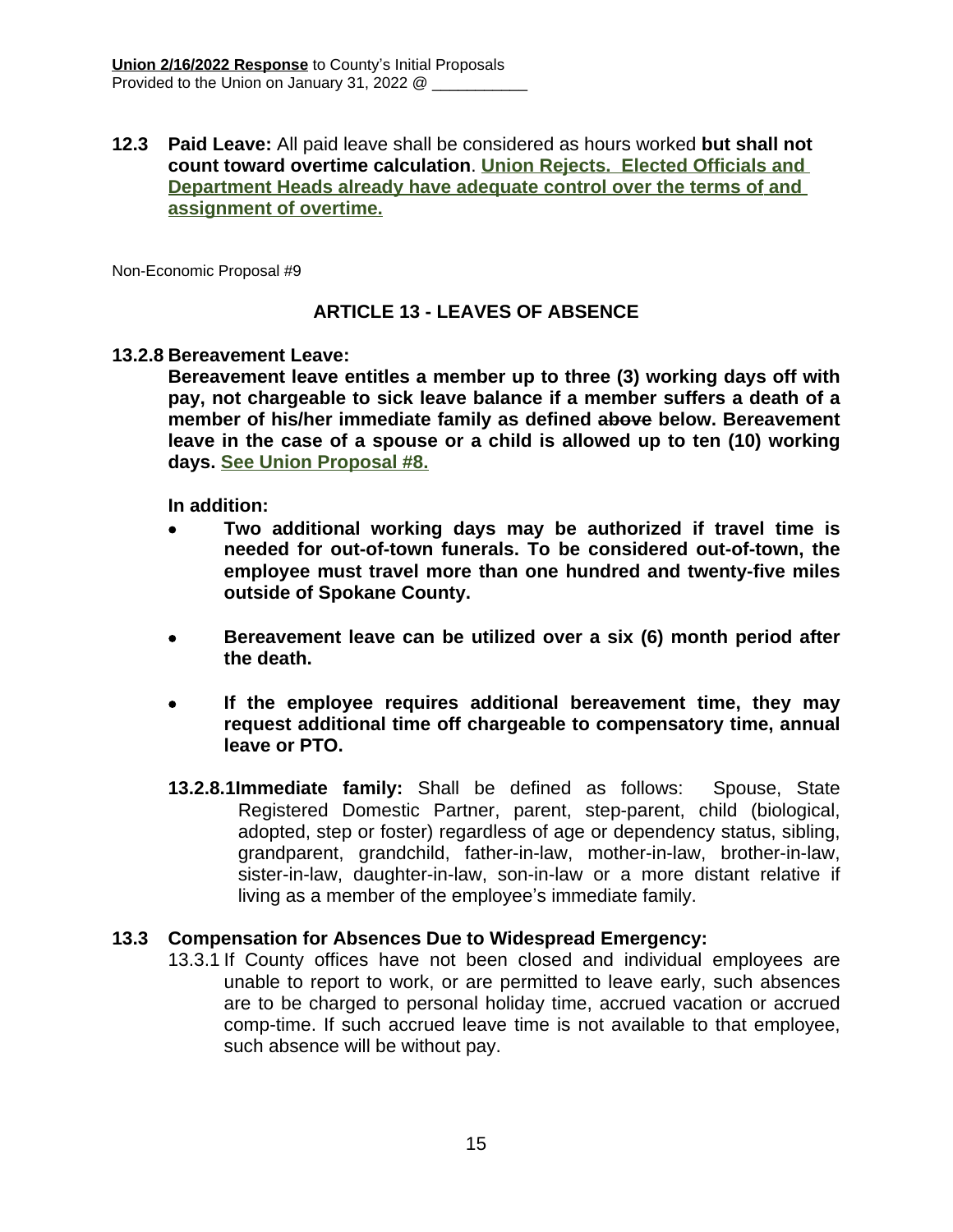- 13.3.2 Employees who are late arriving to work due to the current weather/road/emergency conditions may charge the time to accrued leave, take the time without pay, or make up the time at a maximum of **their regularly scheduled shift** seven and one-half (7½) or eight (8) hours within two (2) weeks. No overtime will be paid when the employee is making up the time. Time must be made up in the same week the lateness occurred. **TA**
- 13.3.3 In the event the Board, after consultation with the Sheriff, determines to close County operations and directs employees to go home, all but essential personnel shall be released**. If employees are eligible and have the capability to work from home, they are expected to continue working from home for the duration of the closure. Employees who are unable to perform their job-related duties from home may elect to go unpaid or use accrued time for the time missed due to the closure**, and they shall be paid for the time off the job. Such pay shall not be charged to accrued leave time. **Union Rejects. Inequitable treatment of employees is the issue. Some cannot do their jobs from home due to securities, equipment, job duties, necessary field work, etc.**

13.3.4 For Local #1135 refer to supplemental. **Union Rejects. Reference is an educational tool for both management & the employee.**

13.3.5 Any ongoing construction work is not considered an emergency under this article.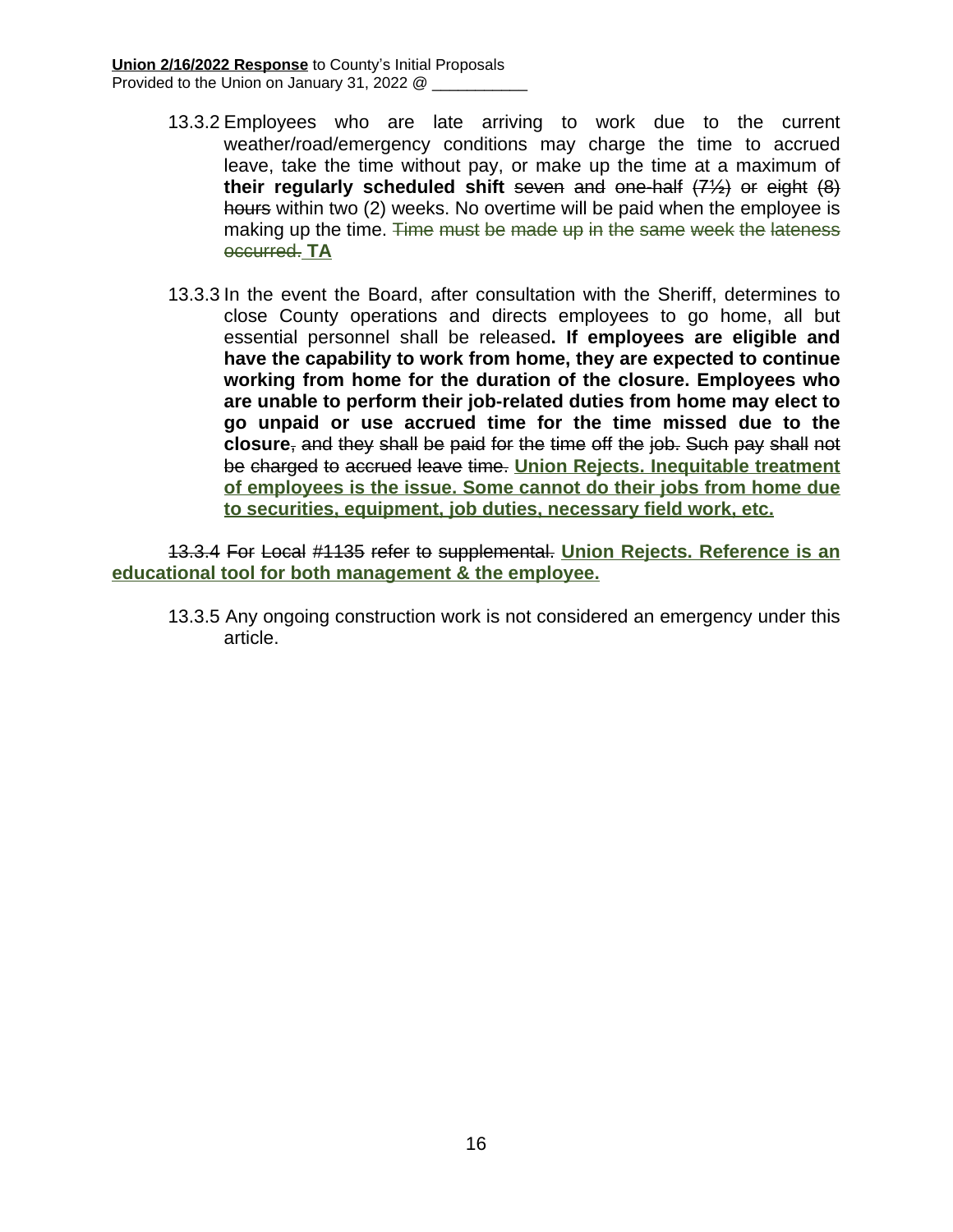#### **ARTICLE 14 - SHARED LEAVE**

The Employer shall provide Leave Sharing Program in accordance with Appendix "5". **Union Rejects. The County has stated this is not needed due to new WA State health program. There are employees/members who do not qualify for the WA State program (those that live in Idaho), and long delays in receiving funds on the WA State program.**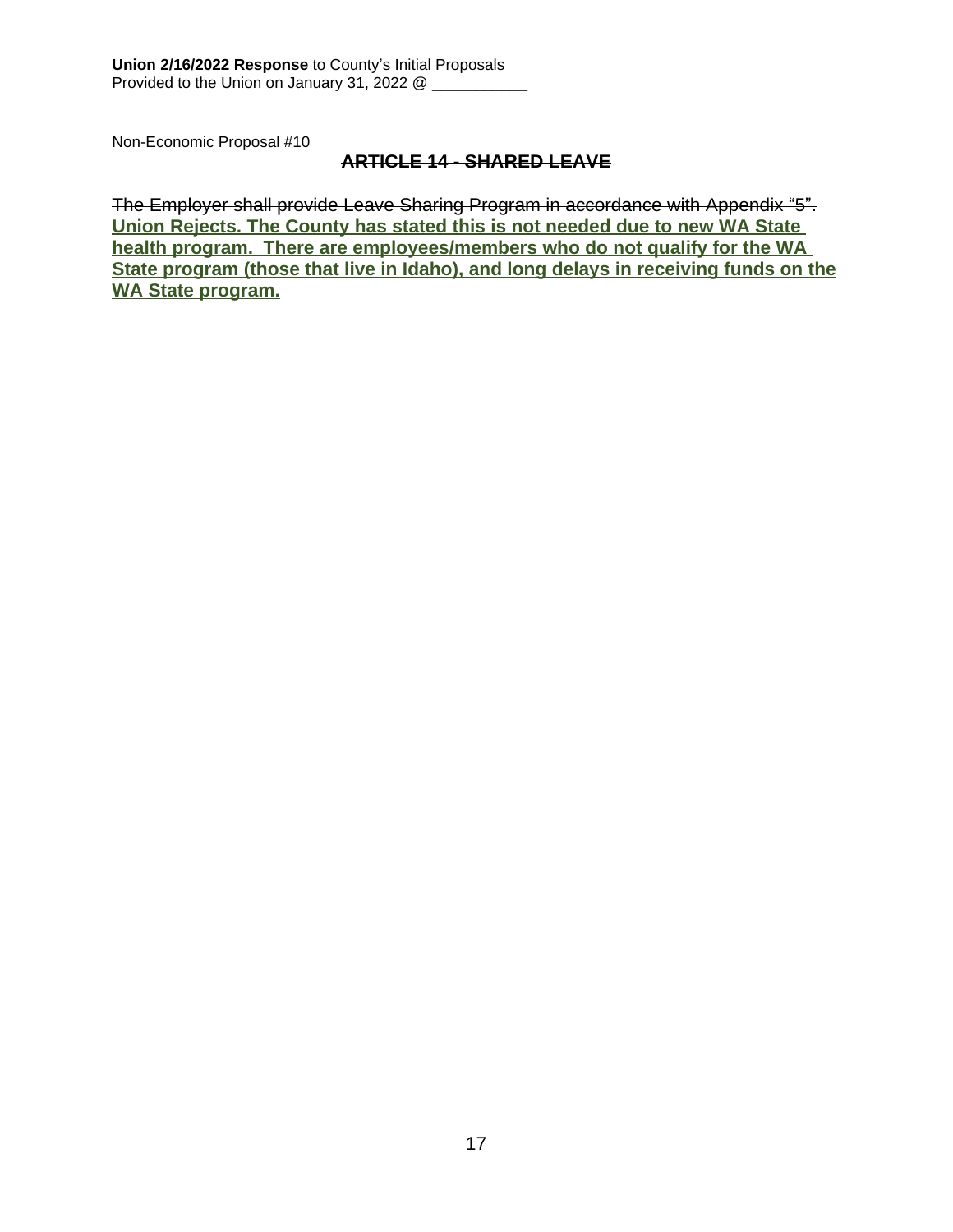#### **ARTICLE 16 – SENIORITY**

Seniority shall be defined in each individual supplement. **Union Rejects. This references serve as an educational tool for both management & the employee.**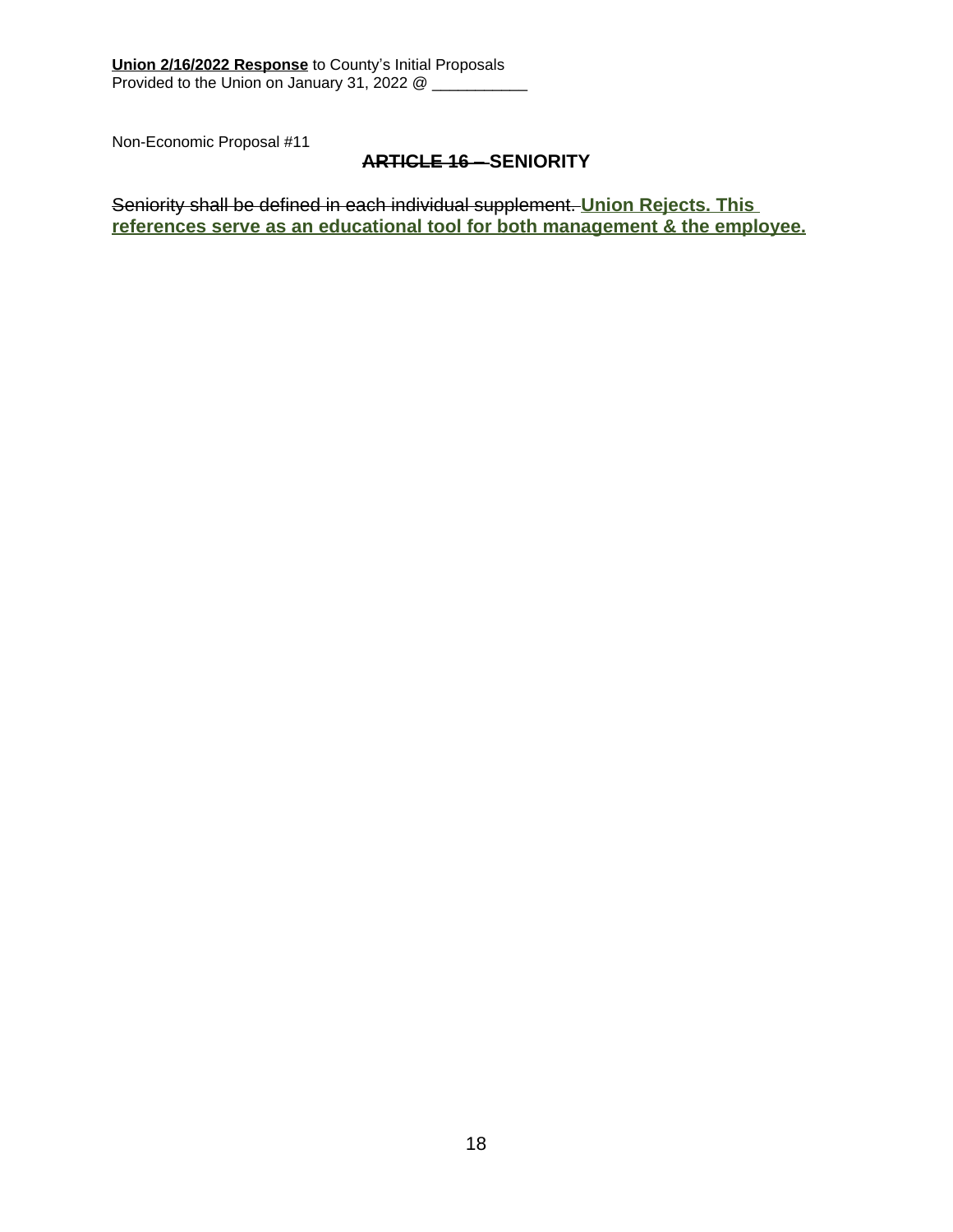#### **ARTICLE 17 - DISCIPLINE AND DISCHARGE**

**17.3** Any disciplinary action or measure**, other than oral reprimands,** may be grieved through regular procedures. **Union Rejects.**

#### **17.6 Severe Offenses:**

Severe offenses can result in severe disciplinary measures up to and including termination. Proven incidents of the following offenses may result in advanced disciplinary steps in accordance with Article 17.4. **Examples of severe offense may include, but are not limited to, the following: Union Rejects**

- 17.6.1Theft or conversion of time, money, materials or property from the County or other employees;
- 17.6.2 Physical altercation or threat of physical violence;
- 17.6.3 Willfully damaging County property or other employees' property;
- 17.6.4 Falsifying records or documents.
- 17.6.5 Abandonment When an employee is absent for three (3) consecutive workdays and fails to notify their supervisor of an absence, it will be considered a voluntary resignation and severe discipline can result after a pre-disciplinary hearing (See Article 17.5.2).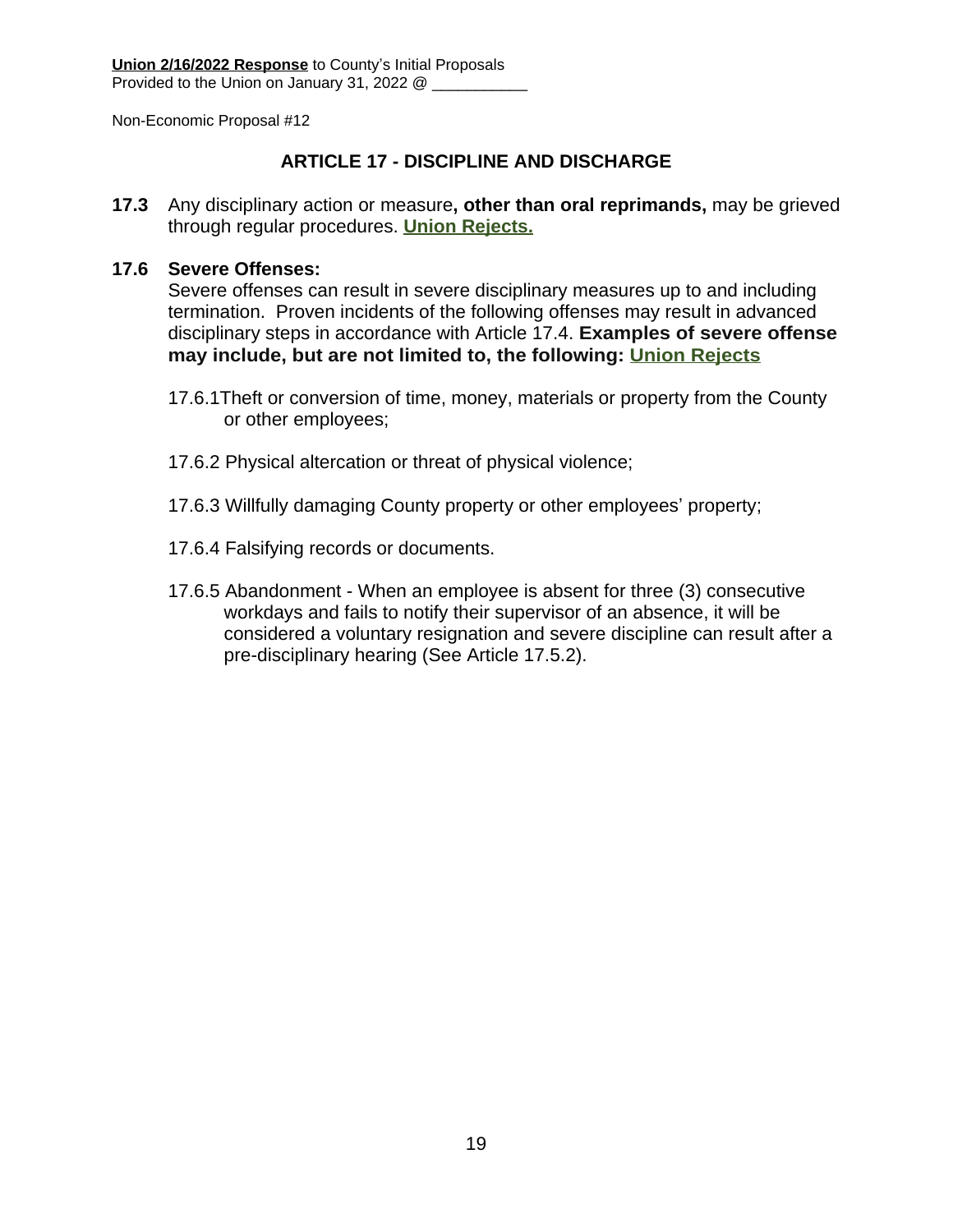#### **ARTICLE 18 - GRIEVANCE PROCEDURE**

- **18.3 Formal Written Grievance:** A formal written grievance may be advanced to Step 2 or Step 3 by mutual agreement of the parties.
	- 18.3.1 **Step 1.** Should the grievance not be settled through the informal procedures, the Union Steward shall submit it to the Union Grievance Committee. The Grievance Committee, if they find the grievance justified, shall within twenty three (23) working days from the employers response to the informal complaint, reduce the grievance to written form, in three (3) copies, including specific violation, background information and remedies sought, and submit it to the employee's Elected Official/Department Head or his/her designee. **A copy of the grievance shall be submitted to Labor Relations by the Union at the same time as the Elected Official/Department Head.** The Elected Official/Department Head or his/her designee shall, within five (5) working days of receipt of the Grievance Committee's formal written complaint, shall schedule a meeting for the purpose of hearing the complaint. The Elected Official/Department Head or his/her designee shall answer the complaint in writing within ten (10) working days after the hearing. **Union Rejects.**
	- 18.3.2 **Step 2.** Should the grievance not be settled in Step 1, it shall be submitted in writing within five (5) working days, of receipt of the Elected Official/Department Head or his/her designee's decision, to the Human Resources Director. Within five (5) working days of receipt of the complaint, the Human Resources Director will set a date to hear the complaint. The Human Resources Director shall respond to the Union Representative and the Grievance Committee with ten (10) working days of this meeting.
	- 18.3.3 **Step 3.** Should the grievance not be settled in Step 2, either party may request arbitration, within thirty (30) working days after the reply of the Human Resources Director is due, by written notice to the other. A simultaneous request for a list of eleven (11) arbitrators from the Washington State Public Employment Relations Commission shall be initiated. The arbitrator shall be selected by the County and the Union within seven (7) days after the list is received. Both the County and the Union shall have the right to strike one (1) name from the panel. The process shall be repeated and the remaining name shall be the arbitrator for the grievance.

#### **18.6 Liability:**

**No monetary claim by an employee covered by this Agreement or by the Union against the County shall be valid beyond the pay period prior to the pay period in which the grievance was first filed in writing, unless the circumstances of the case made it impossible for the employee,**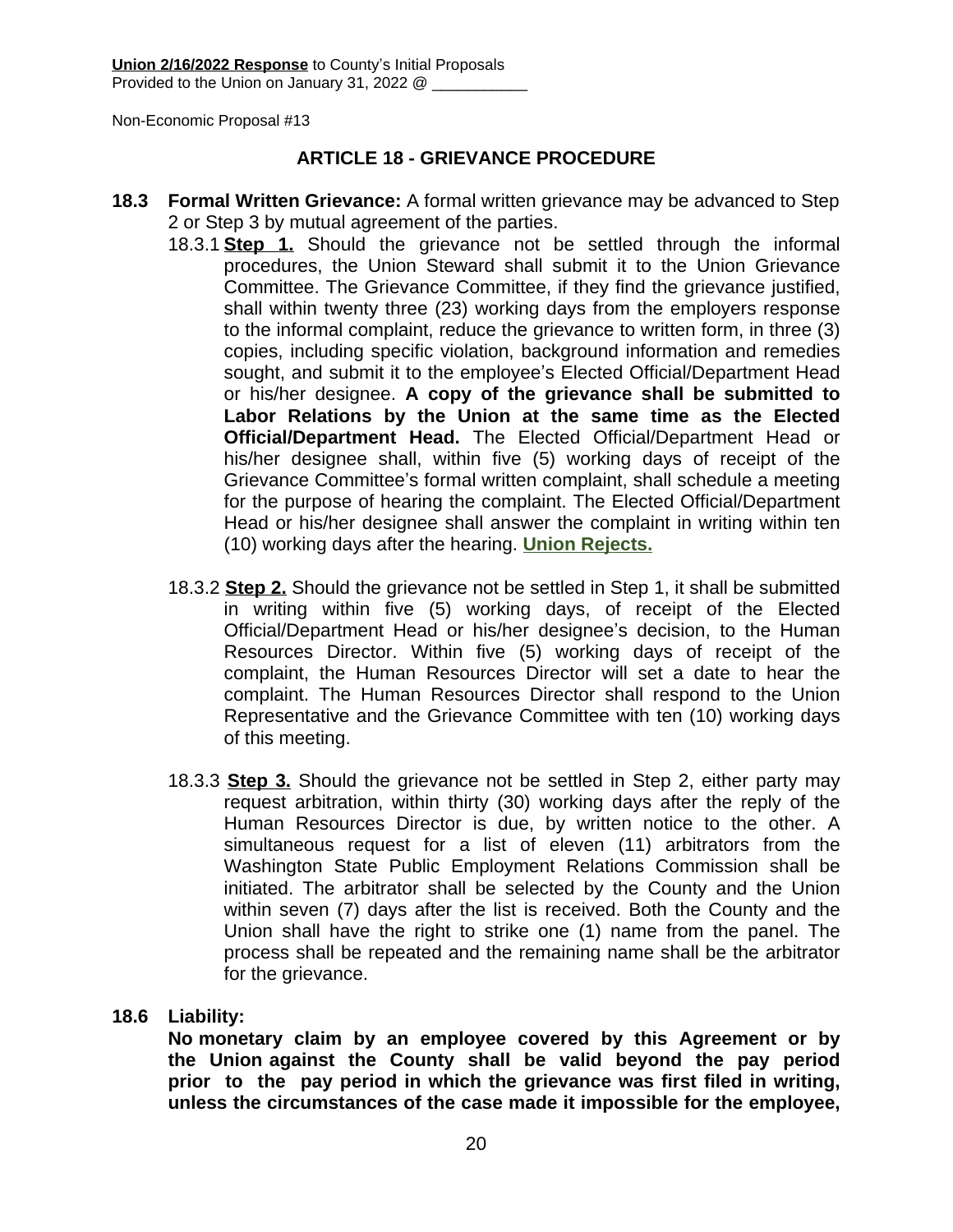**or the Union, as the case may be, to know that the employee or the Union has grounds for such claim prior to that date, in which case, the claim shall be limited retroactively to a period of forty-five (45) days prior to the date the claim was first filed in writing. This provision shall not apply to arbitrator's decisions regarding suspensions or discharges. Union Rejects**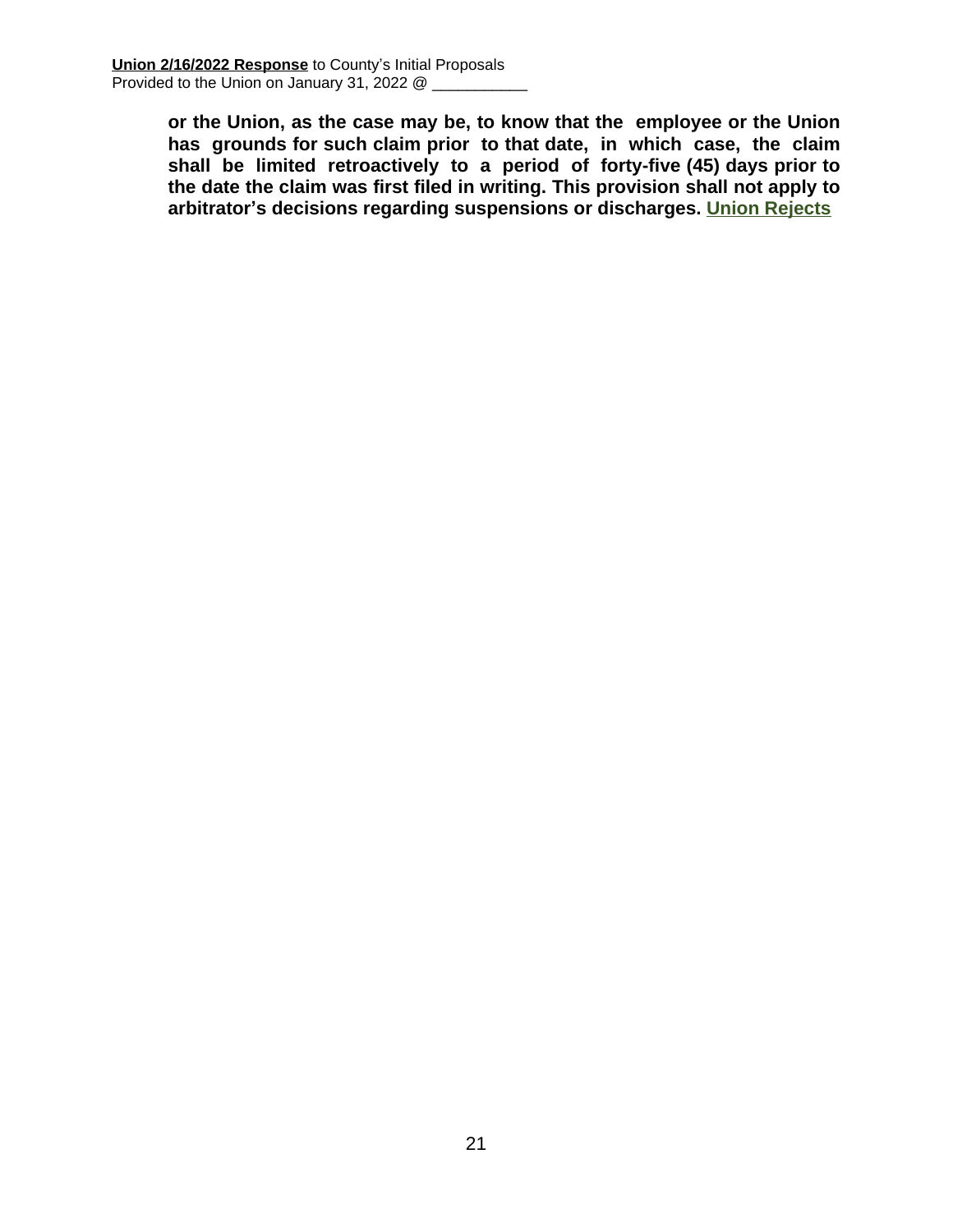#### **ARTICLE 19 – PROMOTIONS/VACANCIES/LATERAL TRANSFERS**

#### **19.1 Bid Rights:**

When a Master Contract vacancy occurs, **the position will be posted on the County's website and** the department will post the opening to the Bargaining Unit members in the department and concurrently, as needed, to the Bargaining Unit, Master Contract members and open. **Union Counter-Some field workers do not have access to electronic postings (Parks & Rec, Road Department, etc.).**

19.1.1 The vacancy will be posted for a minimum of five (5) working days. All AFSCME Master Contract members who **submit an electronic application or** turn in applications to Human Resources by the closing date and who meet the minimum requirements will be considered in the following order: **Union Counter**

#### 19.1.2 Referral List #1:

- o First consideration Members of the Bargaining Unit within the Department;
- o Second consideration Members of the Bargaining Unit;

#### 19.1.3 Referral List #2: **TA**

- o Third consideration Members of the Master Contract Locals.
- 19.1.4 The order of consideration will be defined on the recruitment posting.

**19.2** See Supplemental Agreements for additional provisions, if any. **Union Rejects - Educational tool for both management & employee.**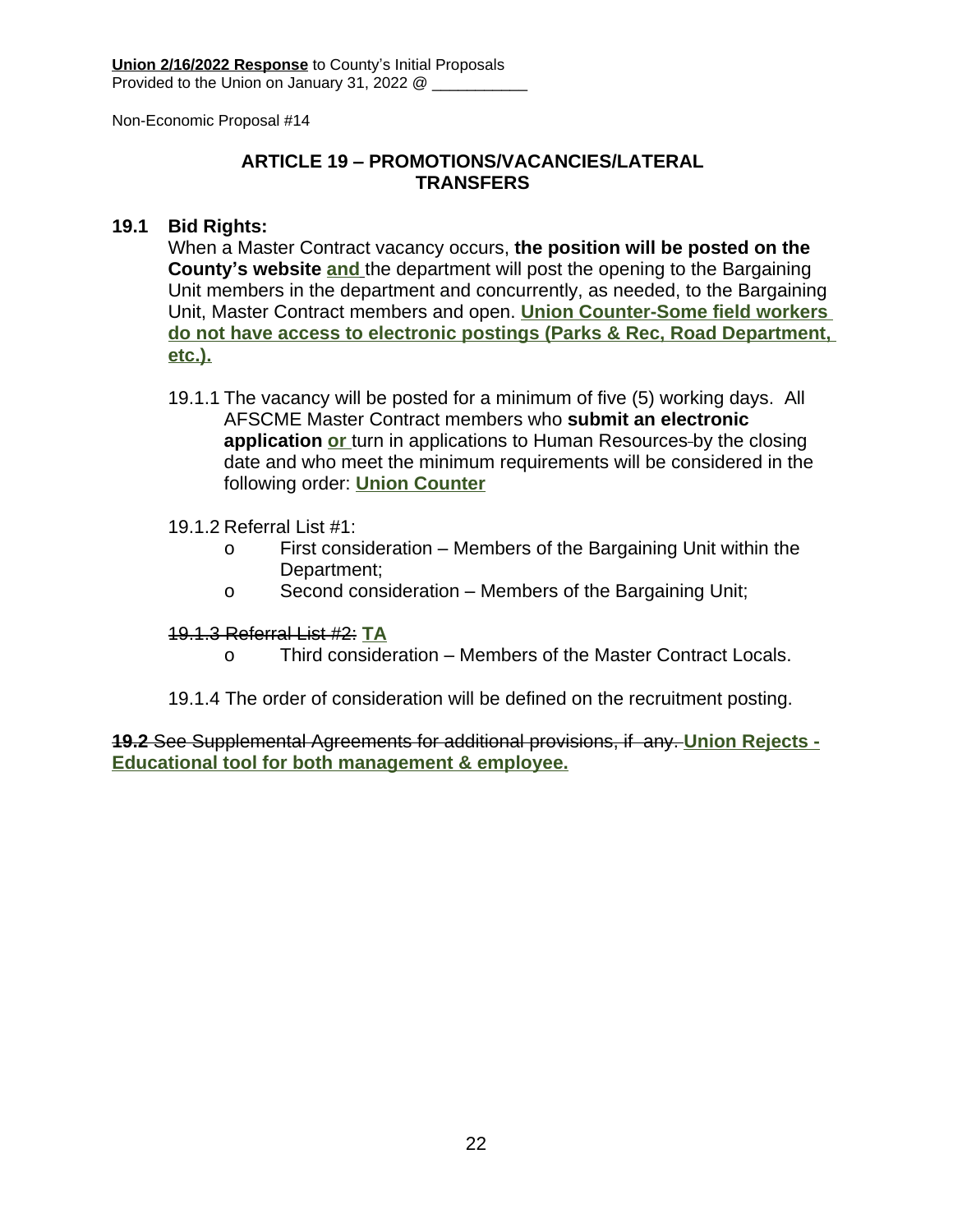#### **ARTICLE 21 - INFORMATION REQUESTS**

The Employer agrees to provide the Union, upon written request **from the Union Representative or her/his designee**, access to materials and information necessary for the Union to fulfill its statutory responsibility to administer this Agreement. When the Union submits a request for information that the Employer believes is unclear or unreasonable, or which requires the creation or compilation of a report, the Employer will contact the Union staff representative and the parties will discuss the relevance and costs associated with the request. **Union Counter**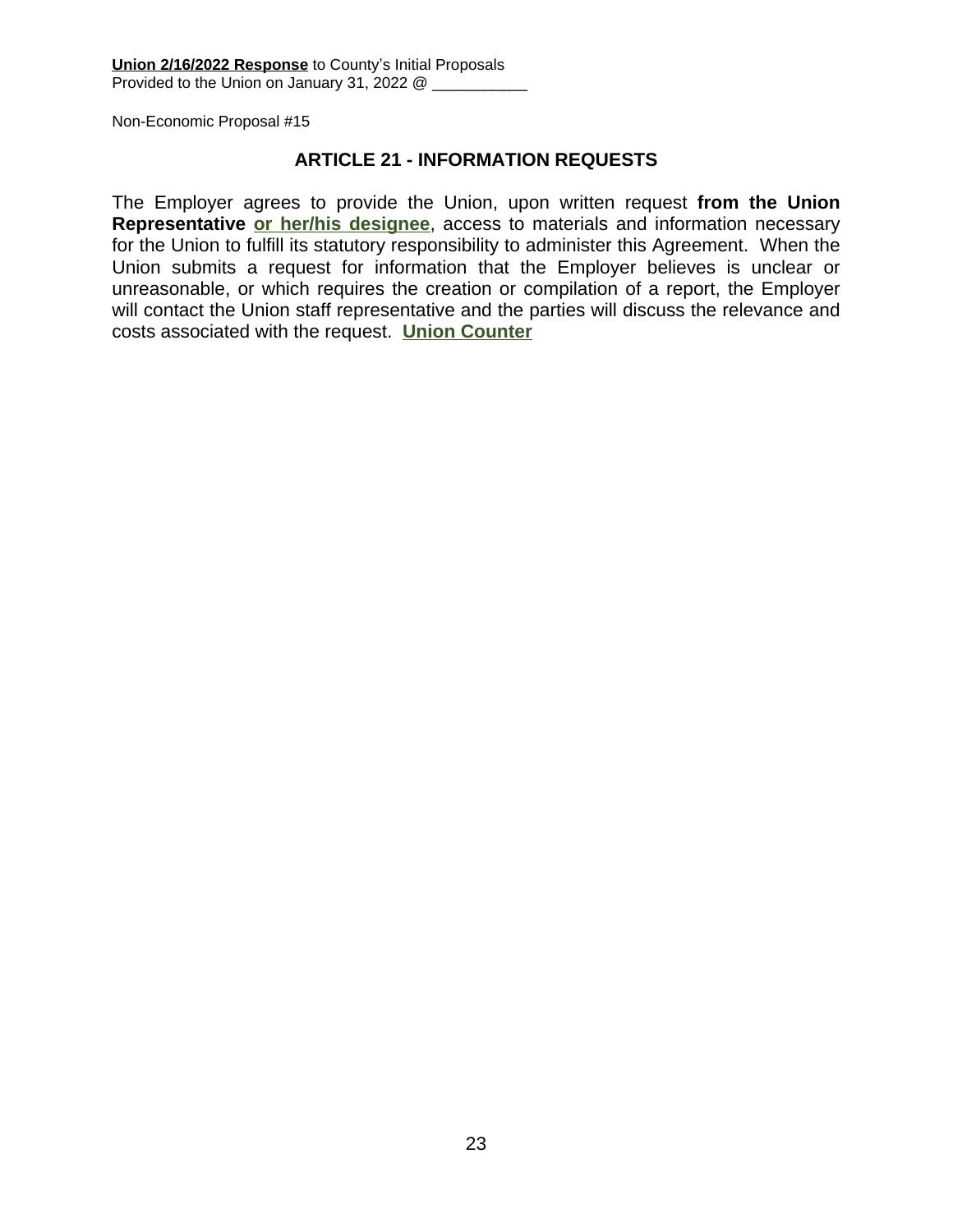#### **ARTICLE 22 - GENERAL CONDITIONS**

**22.1 Work Rules:** The employer agrees to notify the Union of any changes in existing work rule(s) or the establishment of new work rules.

#### **22.2 Personnel Files:**

- 21.2.1 Maintenance: One (1) personnel file shall be maintained and located at the Human Resources Department and one (1) at the individual Departments. Those files shall contain employment-related documents. On request, employees may review their personnel files. Employees may receive one (1) copy per year of all documents in their personnel files. **Pending Civil Service Reference.**
- 21.2.2 Review and Release: The employees shall be given a copy of and have an opportunity to review any and every disciplinary or performance related document prior to it being placed in their personnel file. Any documentation created concerning the employee's performance that is placed in the employee's personnel file shall be placed in the file in a timely fashion from the date of occurrence(s).
- **22.3 Dress Code:** Employees shall generally be allowed to chose their individual manner of dress: However, the Employers may require reasonable dress standards commensurate with the job. **TA**

#### **22.4 Uniforms and Protective Clothing:**

- 21.4.1 Local #1135 See Supplemental **Union Rejects-Educational tool for both management & employee.**
- 21.4.2 If any employee is required to wear a uniform, protective clothing or any type of protective device as a condition of employment such uniform, protective clothing or protective device shall be furnished, replaced as necessary and repaired by the Employer.
- **22.5 Safety Shoe Policy:** See supplemental. **All employees who work in a position identified by the Department, in conjunction with Risk management, that require protective footwear or special footwear, will be eligible to receive reimbursement of up to \$150.00 for the purchase of protective or special footwear. Employees will only be eligible to receive one reimbursement per calendar year. Union Rejects-This is an economic issue.**

#### **22.6 Personal Property:**

21.6.1 Local #1135 - See supplemental. **Union Rejects-Educational tool for both management & employee.**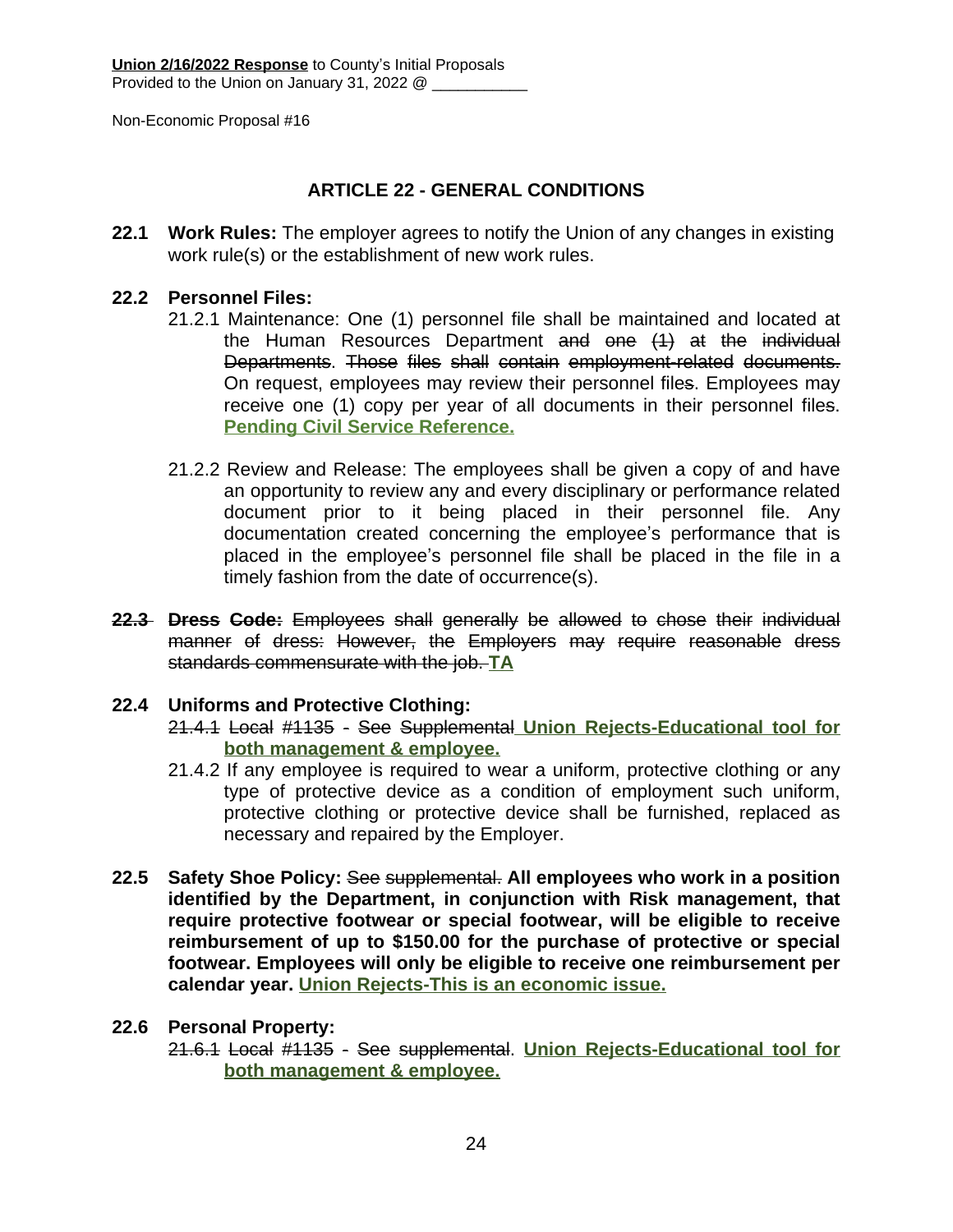22.6.2 The Employers will repair or replace clothing, eyeglasses and personal property if damaged in an accident not to exceed actual cash value of such property that is damaged or destroyed in the line of duty. Nothing in this section is meant for the Employers to repair or replace damaged or destroyed property if the payment can be secured by the Court.

#### **22.7 Mileage:**

- 21.7.1 Employers **The County, if possible,** agree**s** to furnish employees' transportation necessary to perform their official duties. In the event the Employer's automobiles are not available, employees using their own automobiles shall be compensated in accordance with the Internal Revenue Service provisions. **Union Rejects "…if possible…"**
- 21.7.2 Local #1553; See Assessor Per Diem Supplemental. **Union Rejects-Economic issue. This is a reduction. Current MOU uses AAA standards for a small sedan and the employee is still absorbing some of the costs for the County (additional insurance requirements, fluctuating fuel costs, wear & tear).**

#### **22.8 In-House Services:**

All County departments which provide services for other departments shall be afforded an opportunity to bid on the requested job and/or service prior to an outside bid being considered. The County and the Union recognize that contracting out bargaining unit work is negotiable. Extra Help employees shall not supplant the work force.

**22.9 Nothing in this agreement or any supplemental agreement shall be construed to diminish the County's right to have non-represented employees or supervisors from performing bargaining unit work for the purpose of instruction, experimentation, correcting work difficulties, relieving employees for short periods of time, emergency situations, or in the interest of productivity, efficiency, and quality. The County will not, however, use nonbargaining unit employees to replace unit employees. Union Rejects**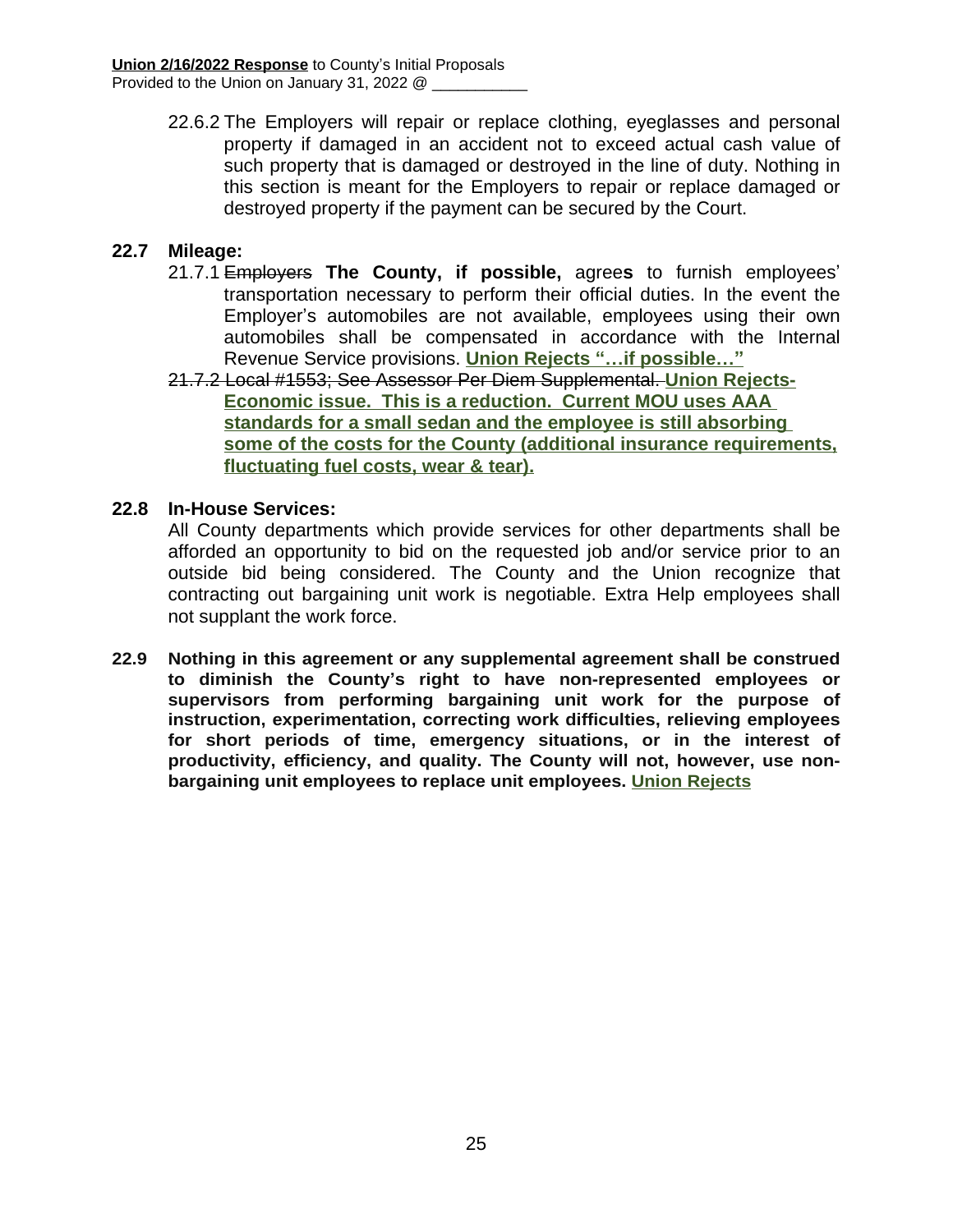#### **ARTICLE 23 - LOCKOUTS AND STRIKES**

- **22.1 Lockouts:** No lockouts of employees shall be instituted by the Employers during the term of this Agreement.
- **22.2 Strikes:** No strikes, slow down or disruptions of work of any kind shall be caused or sanctioned by the Union during the term of this Agreement. At no time, however, shall employees be required to act as strike breakers or to go through picket lines.
- **23.1 The parties agree that there shall be no lock out or suspension or disruption of work through any complete or partial stoppage of work, boycott, concerted action, demonstration, picketing, bannering, refusal to do reasonably assigned work, shutdown, slowdown, or any other similar actions or conduct whatsoever which causes, might cause, or results in interference with or in any way disturbs the normal operation of any Spokane County owned location.**
- **23.2 The County shall have the right to discharge or discipline any employee participating in any activity in contravention of this Article, including any strike, slowdown or other suspension of work; and the Union agrees not to oppose such action. However, it is understood that the Union shall have recourse to the Grievance Procedure as to matters of fact in the alleged action of such employee.**
- **23.3 In the case of any activity in violation of this Article, including strike, slowdown or other suspension of work not authorized by the Union, the Local Union, or any of their officers, the County agrees that neither the Union, the Local Union nor their officers shall be liable for damages, provided that the Union shall promptly and in good faith uses every reasonable means at its disposal and in good faith use every reasonable means at its disposal to bring about an immediate end to the conduct.**

 **Union Rejects Any Changes to Article 23**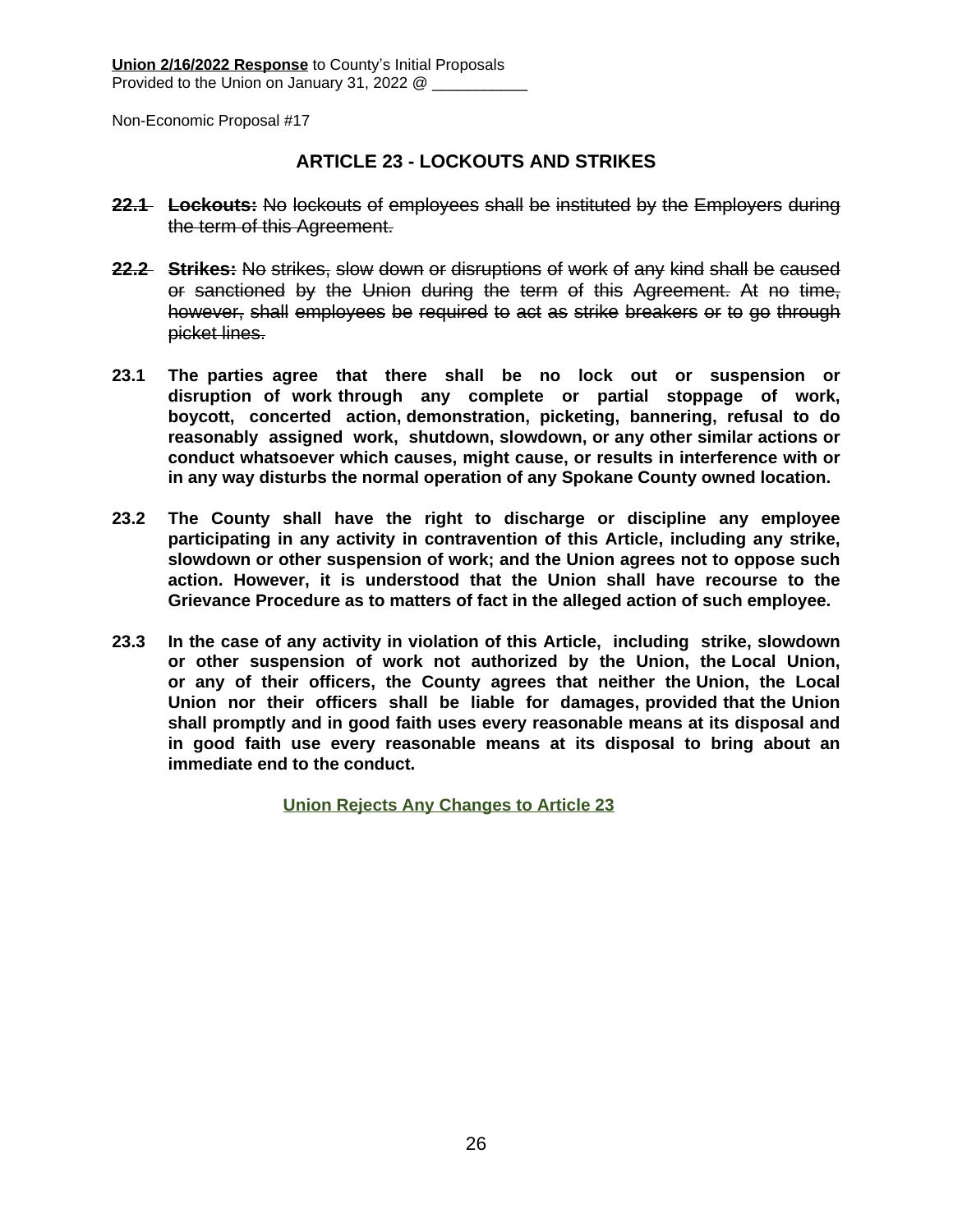#### **ARTICLE 24 - AUTHORIZED AGENTS**

For the purposes of administering the terms and provisions of this Working Agreement:

- 24.1 The County's principle authorized representative shall be the County Human Resource **Employee & Labor Relations** Manager or his/her duly authorized representative (Address: 824 North Adams, Spokane, WA 99260, Telephone: (509) 477-2880) except where a particular County representative is specifically designated in connection with the performance of a specified function or obligation set forth herein. **TA**
- **24.2** The Union's authorized representative(s) shall be the Staff Representative(s) or his/her duly authorized representative of the Washington State Council of County and City Employees (Address: 1105 W. Francis Ave., Suite C, Spokane, WA 99205, Telephone: (509) 328-2830).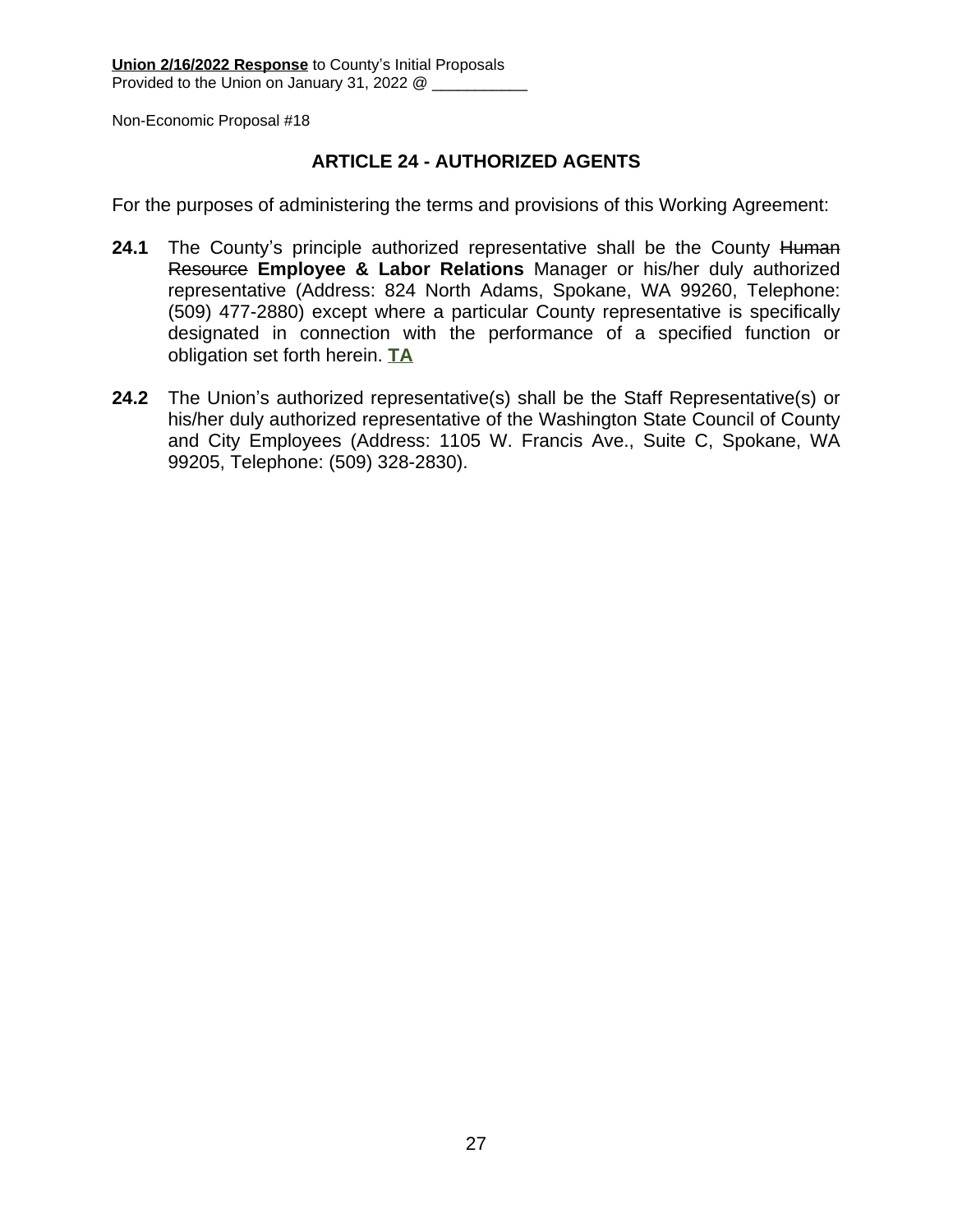#### **ARTICLE 27 - EFFECTIVE DATE, CONTRACT PERIOD AND CHANGES**

- **26.1 Effective Date:** The term of this Agreement shall be January 1, 2018 through December 31, 2020. Unless specified otherwise, the terms of this Agreement shall become effective on the day of signing.
- **26.2** The parties agree that they will begin interest based bargaining/negotiations at least four (4) months prior to the termination of the Agreement and will meet and negotiate from time to time within the four (4) month period immediately preceding the termination date of this collective bargaining Agreement for a succeeding period.

#### Signature Page

MASTER AGREEMENT between SPOKANE COUNTY BOARD OF COUNTY COMMISSIONERS; SPOKANE COUNTY ASSESSOR; SPOKANE COUNTY AUDITOR; SPOKANE COUNTY CLERK; SPOKANE COUNTY TREASURER; SHERIFF'S OFFICE (RADIO, FORENSIC & COOKS); SPOKANE COUNTY PROSECUTOR SUPPORT STAFF; and LOCALS 1135, 492-J, 492-RF**FC**, 492-SP & 1553 OF WASHINGTON STATE COUNCIL OF COUNTY AND CITY EMPLOYEES, AFSCME, AFL-CIO, JANUARY 1, 2018 THROUGH DECEMBER 31, 2020. **TA, January 1, 2021 through December 31, 2024.**

#### **FOR THE UNIONS: FOR THE EMPLOYERS:**

\_\_\_\_\_\_\_\_\_\_\_\_\_\_\_\_\_\_\_\_\_\_ \_\_\_\_\_\_\_\_\_\_\_\_\_\_\_\_\_\_\_\_\_\_\_\_

President, Local #1553 Josh Kerns, Commissioner

\_\_\_\_\_\_\_\_\_\_\_\_\_\_\_\_\_\_\_\_\_\_ \_\_\_\_\_\_\_\_\_\_\_\_\_\_\_\_\_\_\_\_\_\_\_\_

President, Local #1135 Mary L. Kuney, Commissioner

\_\_\_\_\_\_\_\_\_\_\_\_\_\_\_\_\_\_\_\_\_\_ \_\_\_\_\_\_\_\_\_\_\_\_\_\_\_\_\_\_\_\_\_\_\_\_

President, Local #492-J Al French, Commissioner

\_\_\_\_\_\_\_\_\_\_\_\_\_\_\_\_\_\_\_\_\_\_ \_\_\_\_\_\_\_\_\_\_\_\_\_\_\_\_\_\_\_\_\_\_\_\_ President, Local #492-RFFC Ozzie Knezovich

Spokane County Sheriff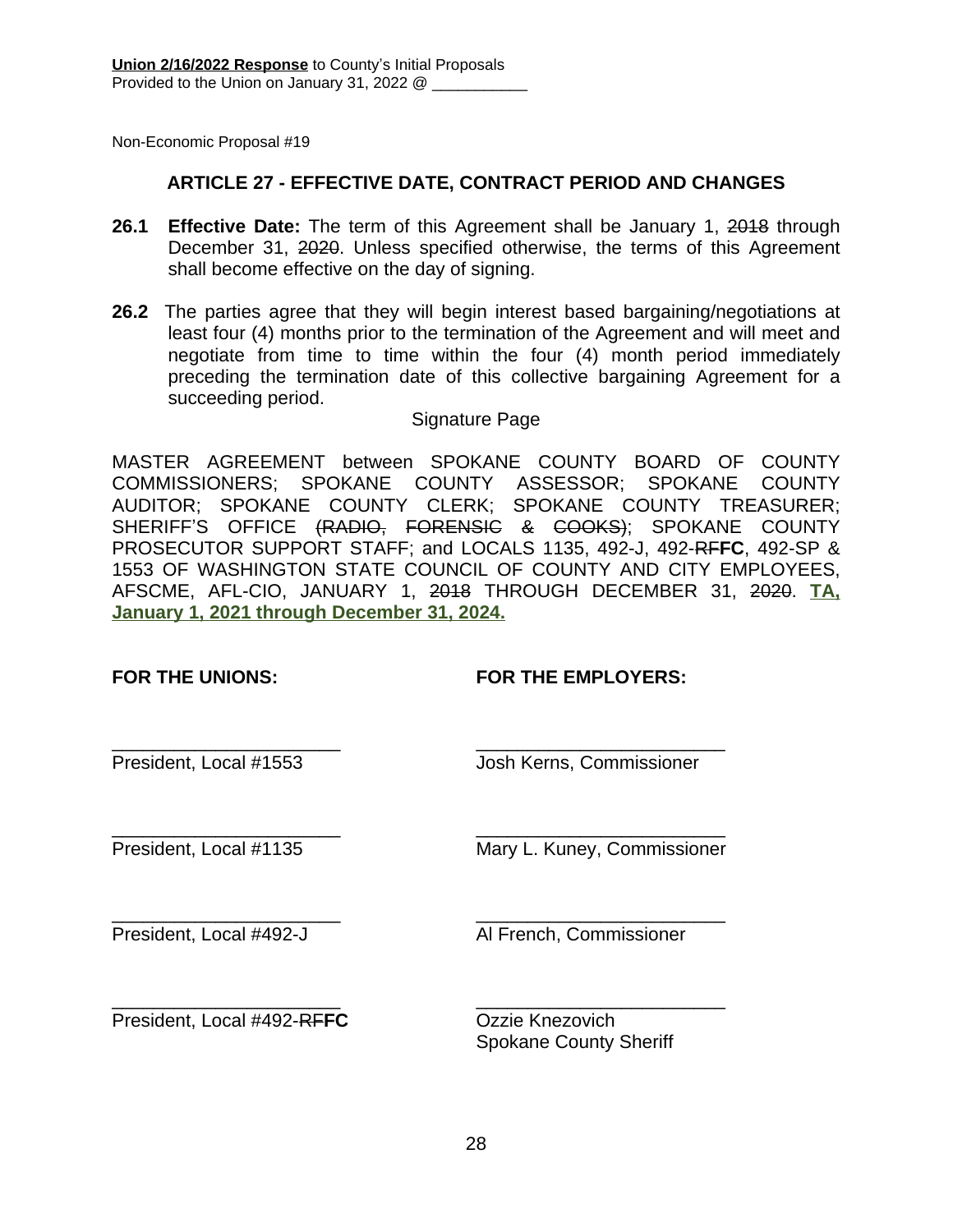President, Local #492-SP Timothy Fitzgerald

\_\_\_\_\_\_\_\_\_\_\_\_\_\_\_\_\_\_\_\_\_\_ \_\_\_\_\_\_\_\_\_\_\_\_\_\_\_\_\_\_\_\_\_\_\_\_ Spokane County Clerk

Gordon Smith, Council #2 **Tom Konis**,

\_\_\_\_\_\_\_\_\_\_\_\_\_\_\_\_\_\_\_\_\_\_ \_\_\_\_\_\_\_\_\_\_\_\_\_\_\_\_\_\_\_\_\_\_\_\_ Spokane County Assessor

> **Vicky Dalton Spokane County Auditor**

\_\_\_\_\_\_\_\_\_\_\_\_\_\_\_\_\_\_\_\_\_\_\_\_

\_\_\_\_\_\_\_\_\_\_\_\_\_\_\_\_\_\_\_\_\_\_\_\_ Rob Chase Spokane County Treasurer

\_\_\_\_\_\_\_\_\_\_\_\_\_\_\_\_\_\_\_\_\_\_\_\_ Larry H. Haskell Spokane County Prosecutor

Tim Hansen, **Ashley Cameron Sr. Human Resource Director** 

\_\_\_\_\_\_\_\_\_\_\_\_\_\_\_\_\_\_\_\_\_\_\_\_

\_\_\_\_\_\_\_\_\_\_\_\_\_\_\_\_\_\_\_\_\_\_\_\_

Randy Withrow, Human Resource Manager **Joshua Groat Employee & Labor Relations Manager**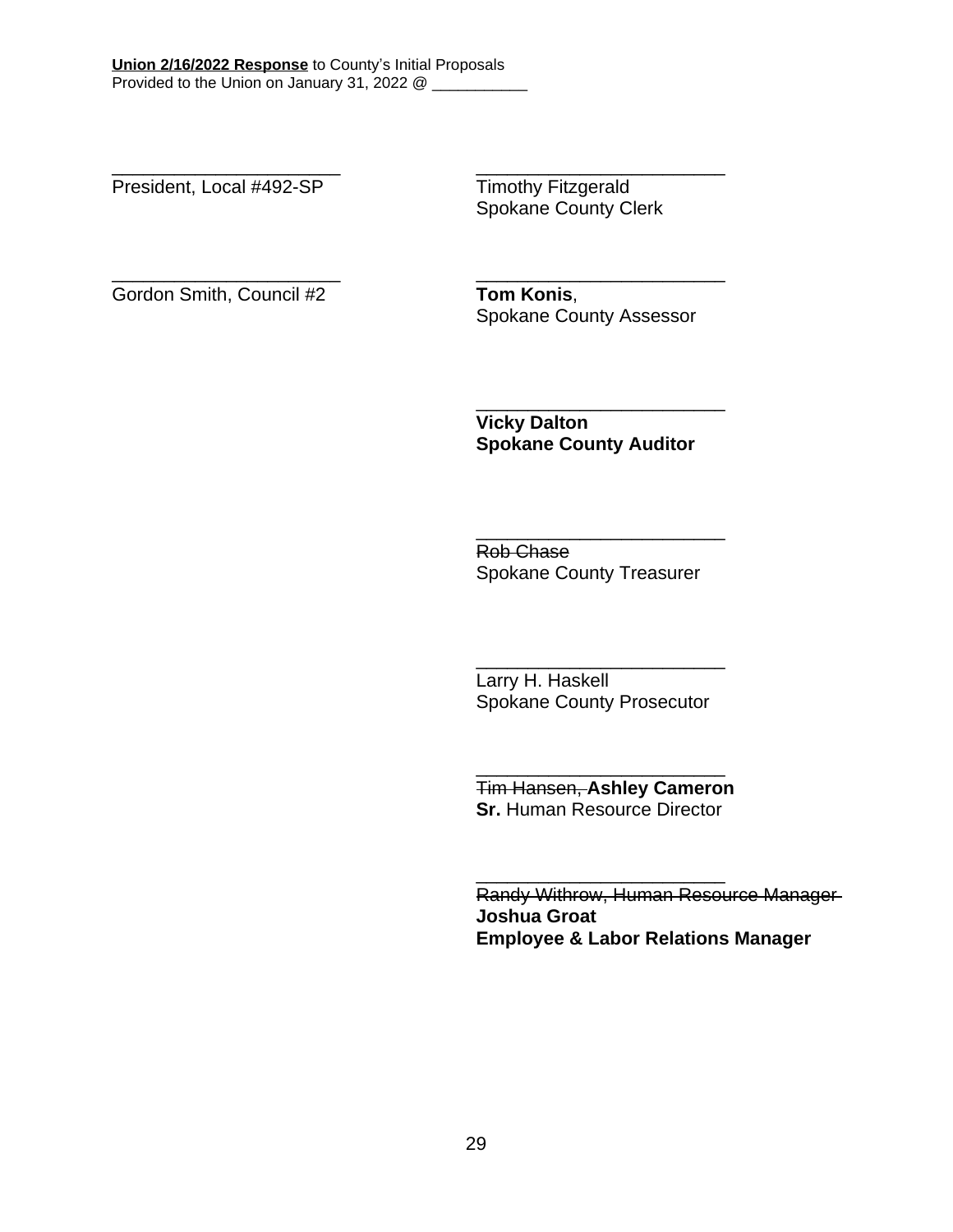#### Appendix "6" - SHARED LEAVE Union Rejects- **There are employees/members who do not qualify for the WA State program (those that live in Idaho) and long delays in receiving funds on the WA State program.**

#### **1. General:**

1.1 Occasionally County employees or their spouse/dependent(s) or other immediate family members contract a catastrophic, life threatening**,** severe or extraordinary illness or sustains a disabling injury preventing an employee from performing their job duties, or requiring the presence of the employee, whereby the employee exhausts his/her leave balances. The immediate family shall be defined as: A spouse, parent, children, brother, sister, grandparent, father-in-law, mother-in-law, brother-in-law, sister-in-law, or a more distant relative if living as a member of the employee's immediate family. Often co-workers who have substantial leave balances wish to donate some of their leave to these employees. Leave sharing is the mechanism to accommodate both groups.

1.2 This policy is divided into the following sections:

- Section 1 General
- Section 2 Statement of Policy
- Section 3 Eligibility to Receive Shared Leave
- Section 4 Leave Transference Process
- **Section 5 Donating Leave**
- Section 6 Administration

#### **2. Statement of Policy:**

2.1 It is the policy of the County to permit employees (represented and nonrepresented) to donate vacation time to a co-worker who is suffering from a non-job related, life threatening, severe or extraordinary illness or sustains a disabling injury preventing an employee from performing their job duties, or who has an immediate family member (see 1.1) requiring the presence of the employee, who is suffering from a catastrophic, life threatening, severe or extraordinary illness, injury or other impairment as determined by the treating physician, and is out of vacation time and sick leave and who will immediately go on leave without pay or terminate employment.

#### **3. Eligibility to Receive Shared Leave:**

3.1 An employee may receive leave under this program if the employee meets the criteria under 2.1.

3.2 Requests to receive leave sharing benefit shall be submitted to the Director of Human Resources Department. The Human Resources Director or designee may approve the request or convene a committee comprised of one (1) employee from the Human Resources Department, one (1) management employee and one (1) nonmanagement employee from another department, one (1) employee representing that employee's local **if** applicable and, as a non-voting member, the County Occupational Health Nurses. Each Union shall provide the County with the name of their designated representative and alternate. The committee members will be appointed by the Human Resources Director and will serve for a one (1) year term in order to provide consistency in the decision-making process. The decision of the committee shall be final; however,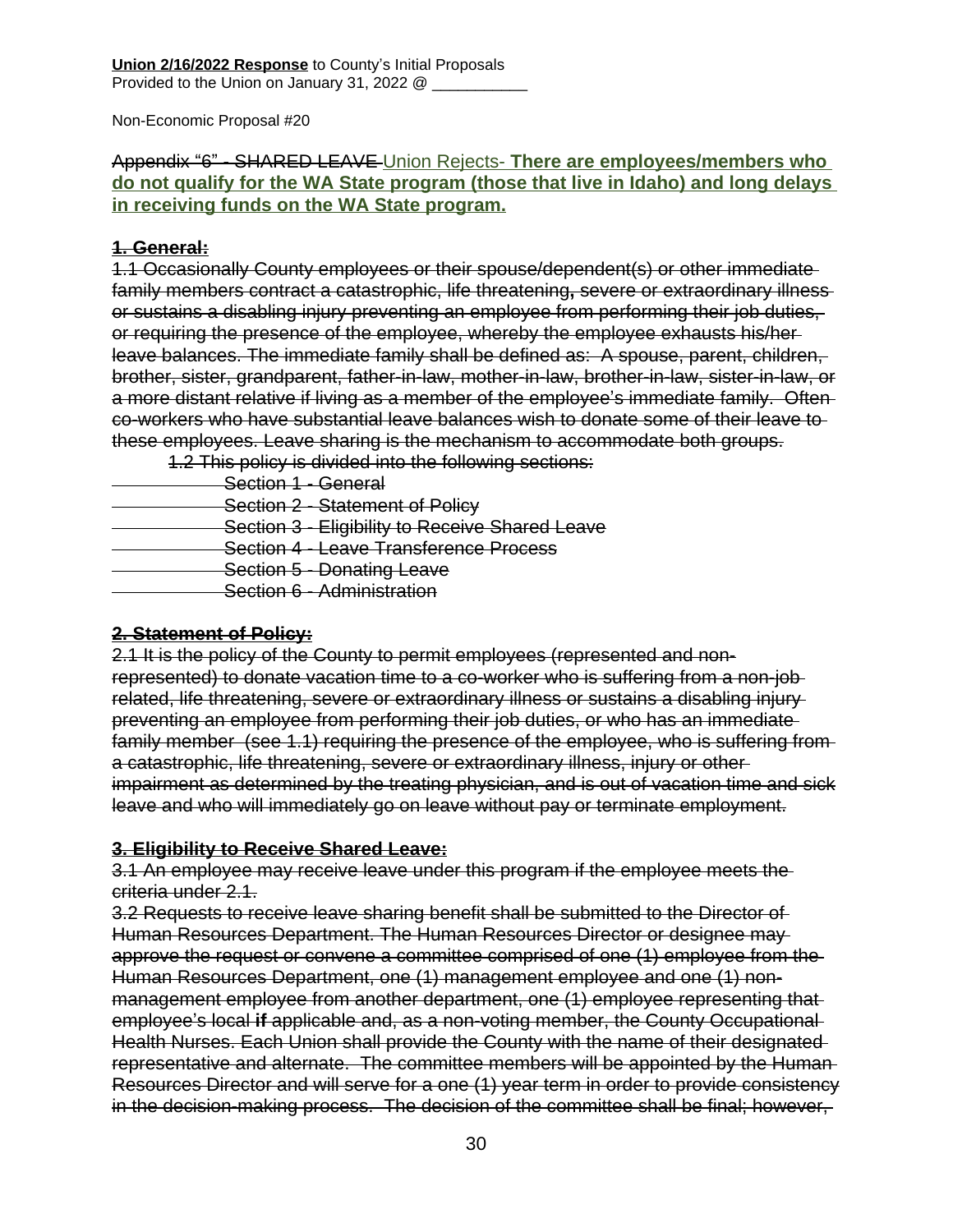if the decision of the committee is to deny the request, the requester has the right to petition the committee for reconsideration. The decision of the committee shall not be subject to the grievance procedure.

3.3 An employee must have exhausted his or her sick leave and vacation time before receiving shared leave. The manner in which the employee exhausted his or her sick leave or vacation time shall not effect his or her eligibility to receive Shared Leave, however, any employee who, within the twelve (12) months immediately preceding the request, is at step 5 of the Sick Leave Review process, as documented, will not be eligible to receive Shared Leave.

3.4 An employee receiving the leave sharing benefit shall receive no more than a total of 2,000 hours of such leave during the course of his or her employment with the Count 3.5 The employee's position must be one in which vacation and sick leave can be accrued and used.

3.6 The employee must be eligible to use vacation time and sick leave time.

3.7 The committee shall also approve leave sharing benefits for "after care" needs as prescribed by the attending physician.

#### **4. Leave Transference Process:**

4.1 An employee wishing to receive shared leave shall submit a written request to the Human Resources Director and attach a detailed statement from the treating physician verifying the condition and expected duration. A union representative or any other person may submit the request on behalf of the employee.

4.2 The Human Resources Department will, after the request is approved, notify the employee's department head and request the department head to communicate the employee's eligibility for leave sharing to other employees in that department. Employees may request that the department head communicate the status with other departments.

4.3 There shall be no retroactive applications of donated leave.

#### **5. Donating Leave:**

5.1 Employees wishing to donate leave shall send the Donation of Vacation form to the Human Resources Department for processing.

5.2 All leave donated under the leave sharing program shall be in thirty (30) minute increments. No difference will be made between the salary level of the donor and the recipient. The minimum amount of time for donation is four (4) hours.

5.3 An employee may donate to an individual(s) a maximum of eighty 80) hours vacation time in a calendar year. The County will accept all donated leave, but will provide donated time to the recipient as needed, but not to exceed one (1) pay period at any one time. Additional time will be awarded per pay period as needed until all donations have been used or Shared Leave is no longer needed. In the event additional Shared Leave is still needed additional requests will be made. Unused donations will be returned to the donator. Donated leave shall be retained until any prescribed after care program is completed, or bereavement needs are met not to exceed three (3) days, five (5) days if out of the immediate area . All donations will be entered as sick leave in the recipients account.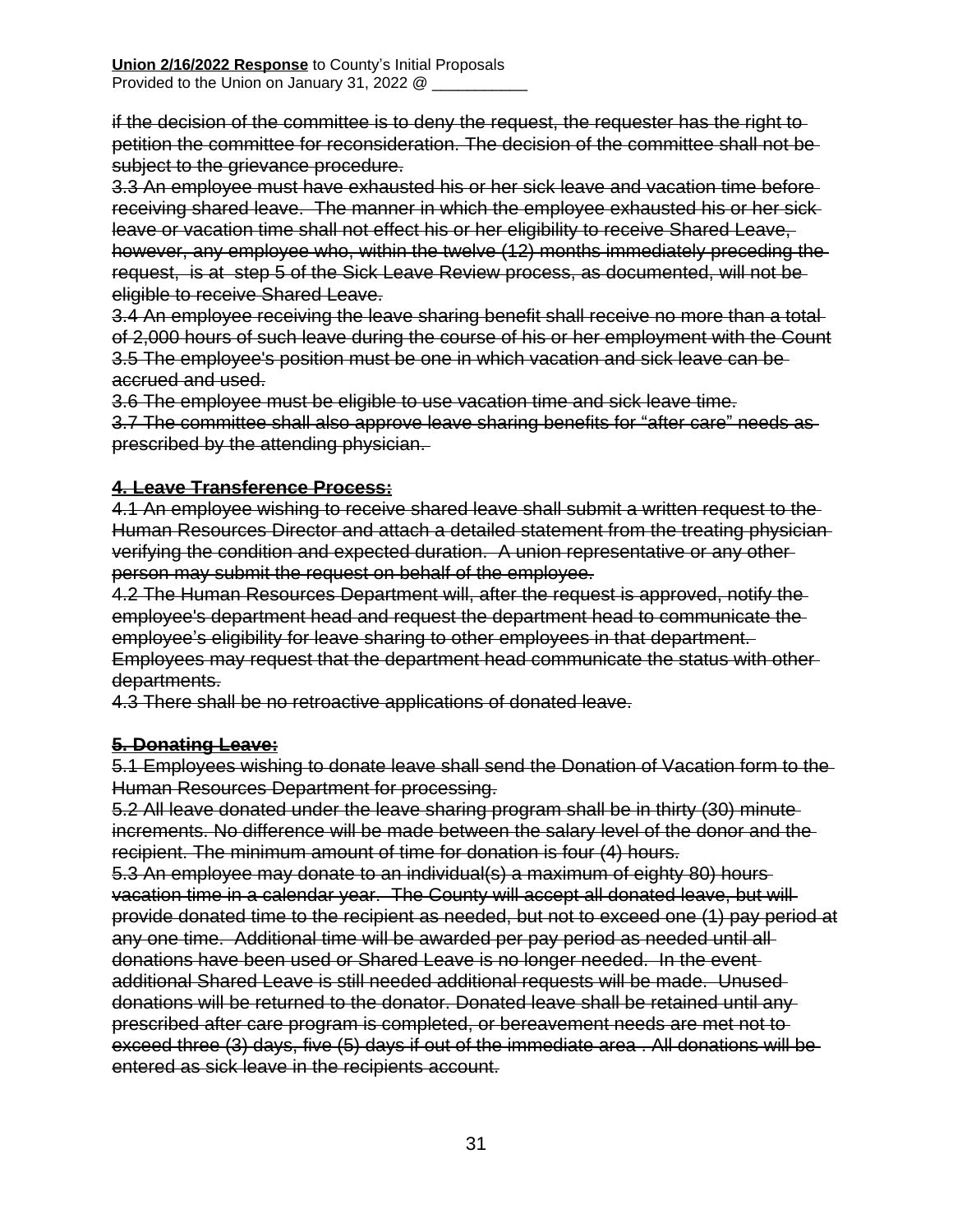5.4 Donations of vacation time may not bring the donor's vacation balance below forty (40) hours.

5.5 All donations of leave shall be strictly voluntary and confidential and shall be done on the Donation of Vacation form, a copy of which is attached. The donor shall designate the recipient.

5.6 No employee shall be coerced, threatened, intimidated, or financially induced into donating leave.

**6. Administration:** The Human Resources Department shall administer the Leave Sharing Program.

### **7.1 Long Term Disability:**

 7.1 At the time Shared Leave is requested, Long Term Disability must be requested concurrently if the reason for Shared Leave is for an employee's personal medical condition and Shared Leave, when initially requested, will be for 90 days or more.

7.2 Long Term Disability must be applied for at the time requests for extensions of Shared Leave will, when combined, total 90 days or more.

7.3 The employee must not be receiving time-loss payments as a result of an onthe-job injury or illness or receiving long term disability payments.

7.4 In the event Long Term Disability is denied, Shared Leave may continue in accordance with the terms of the plan.

7.5 In no event shall an employee receive more money than what they wouldreceive if they had been working by combination of any benefit plans.

7.6 The employee must provide timely information and periodic medical verification necessary for the processing of the LTD application and continuation of eligibility to receive Shared Leave. Failure to do so could result in the discontinuation of Shared Leave payments.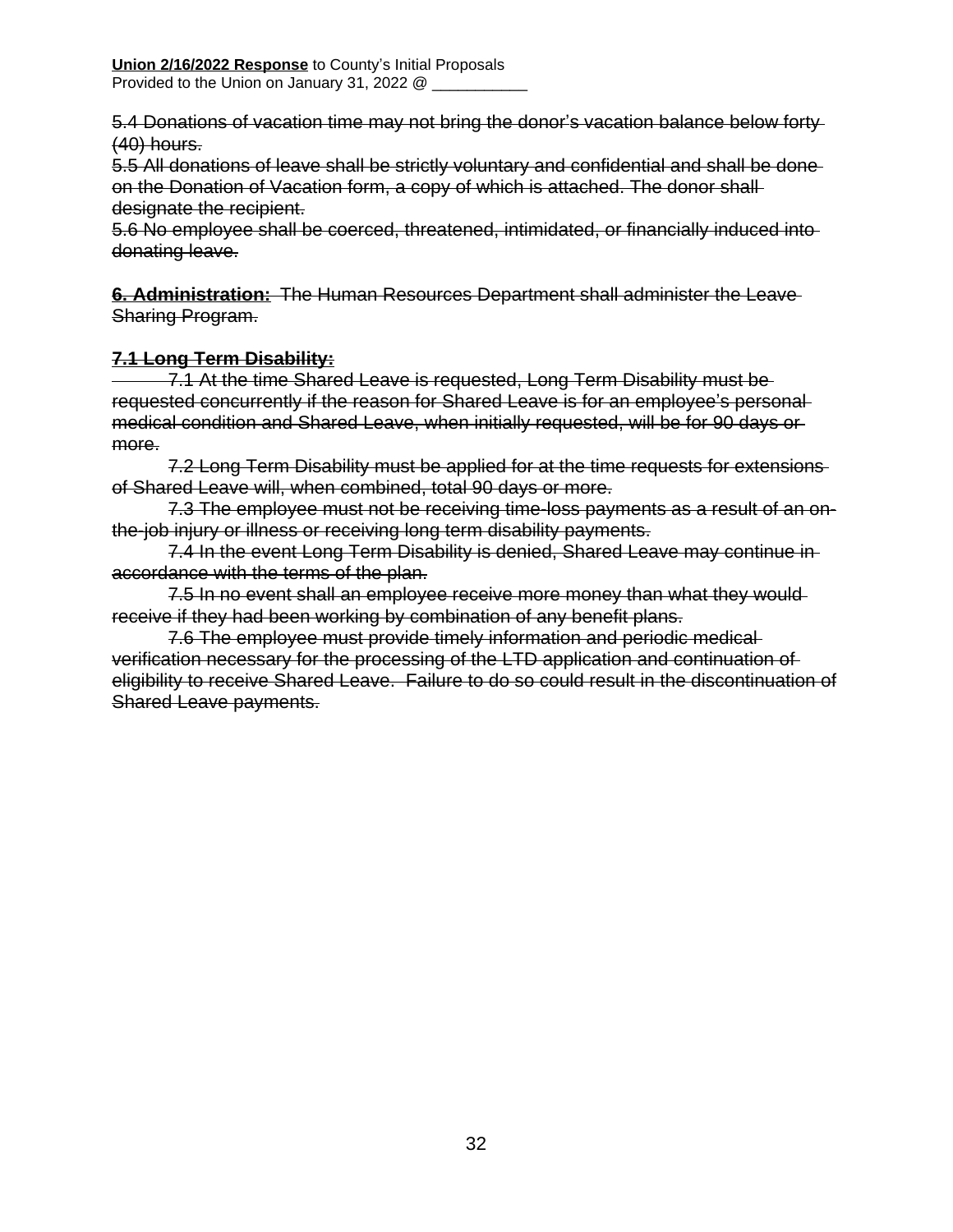#### **Appendix "7" - CLASSIFICATION/REORGANIZATION**

#### **Union Cannot Consider Changes to Appendix 7 Until The County's Economic Proposals Are Received**

**15.3** The Employers agree to follow the Spokane County Classification Plan as referenced below in the following articles and the Salary Range Table as found in Appendixes 1-4.

#### **15.3 Positions and Classification Specifications:**

- 15.3.1 Position: Single job. A specific aggregate of duties and responsibilities assigned by department management to be performed by one employee within the Department.
- 15.3.2 Classification: One or more positions that are sufficiently alike with respect to duties and responsibilities to warrant using the same title, qualification requirements, descriptions/class specifications, job code number and pay grade as listed in Appendixes 1-4. Different positions within a classification may use different selection factors and recruitment processes.
- 15.3.3 The County agrees to update the classification specifications when requested by a department in a timely manner and provide written notice to the applicable local union. **If the County makes updates to a classification specification, the County will provide the Union fourteen (14) days notice prior to the implementation of the revised specification.** The Union will have 20 working **fourteen (14)** days from receipt of the notice to negotiate **discuss** the impact of changes to the existing classifications. The parties may extend the time frames by mutual agreement.

**15.3.4 Creation of New Classifications:** When the Department wishes to create a new classification within the bargaining unit, the following procedure shall apply:

- 15.3.4.1 A Job Analysis Request form shall be submitted by the Department to Human Resources for evaluation.
	- 15.3.4.2 Human Resources, in collaboration with the Department, will evaluate job duties and responsibilities of a proposed classification. If it is deemed appropriate, a new classification will be designated by Human Resources. If the duties and responsibilities fit within an existing classification, it will be designated as such. Written notification will be sent to the local union of such action.
	- 15.3.4.3 After Human Resources designates the new classification and salary, the Union shall have twenty (20) working days following receipt thereof to review the determination, and during this period request to negotiate the salary and the impact of implementation.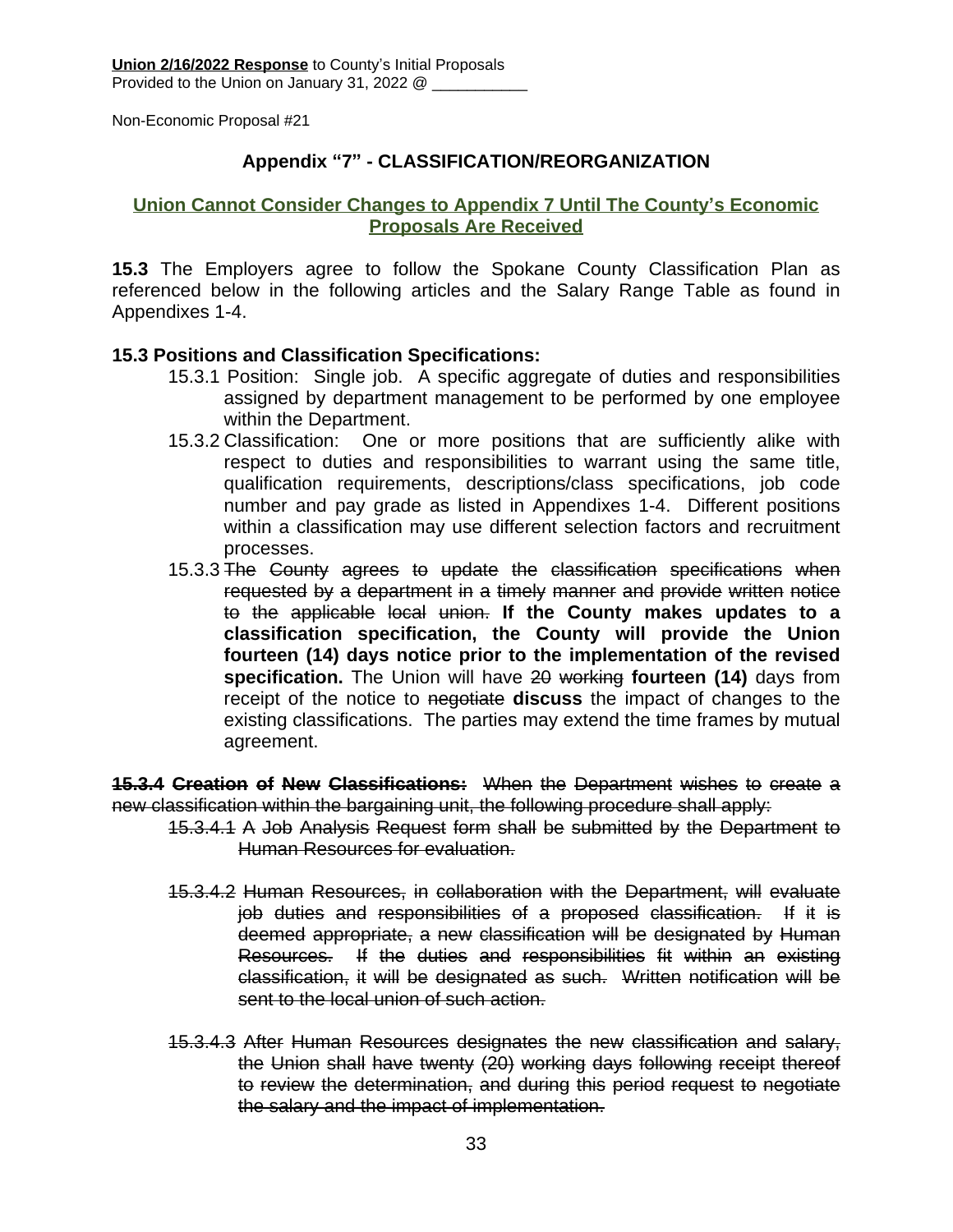In the event that no agreement is reached, the union shall have the right to submit the issue to Step 3 (arbitration) of the grievance procedure.

15.3.4.4 Newly created positions shall be posted in accordance with specific labor agreements or supplemental agreements if applicable.

**15.3.5 Out of Class Pay:** Supplemental Agreements for out of class pay for temporary out of class assignments.

- 15.3.5.1Out of class pay will not be authorized in any case if there is no position in the department/division in the classification for which out of class pay is being requested.
- 15.3.5.2An employee who has been assigned by management or their immediate Supervisor to perform the essential duties of a higher job classification for more than one-half  $(\frac{1}{2})$  of a day and requests out-ofclass pay on his/her time card shall be paid for all such work at the higher rate of pay. Written/verbal approval shall be obtained from management or the immediate supervisor prior to working out of class and shall be signed off on the employee's timecard.
- 15.3.5.3The employee must meet the minimum requirements of the higher classification in order to be assigned the out of class, essential functions of the higher job classification. In the event the out of class assignment is expected to be temporary but is expected the exceed six (6) months, out of class assignments will be offered to employees based on seniority and ability. If no employee wants the assignment, management will assign the work in inverse order of seniority. It will be made clear to those performing the work that the assignment is temporary and what the expected duration will be. If the selected employee is a current bargaining unit member, that employee's seniority within the bargaining unit will be continuous, un-interrupted and will continue to accrue during the time of the temporary assignment.
- 15.3.5.4If the employee works continuously in the higher classification for nine (9) months, the position may be submitted by Human Resources, Department Management or the employee for reclassification consideration in accordance with Section 15.3.6 of this Article.
- 15.3.5.5 If the reason for the continuous higher classification work is due to the regularly assigned employee being on leave due to an extended injury or illness, the parties will meet to discuss the issue.

**15.3.6 Reclassifications:** Employees shall have the right to request re-evaluation utilizing the following procedures. In any case, an employee cannot be reclassified if they do not meet the minimum requirements of a position to which they are requesting reclassification to.

15.3.6.1 Requests for reclassification may be the result of either a nine (9) month or greater assignment working out of class, or a significant change in duties and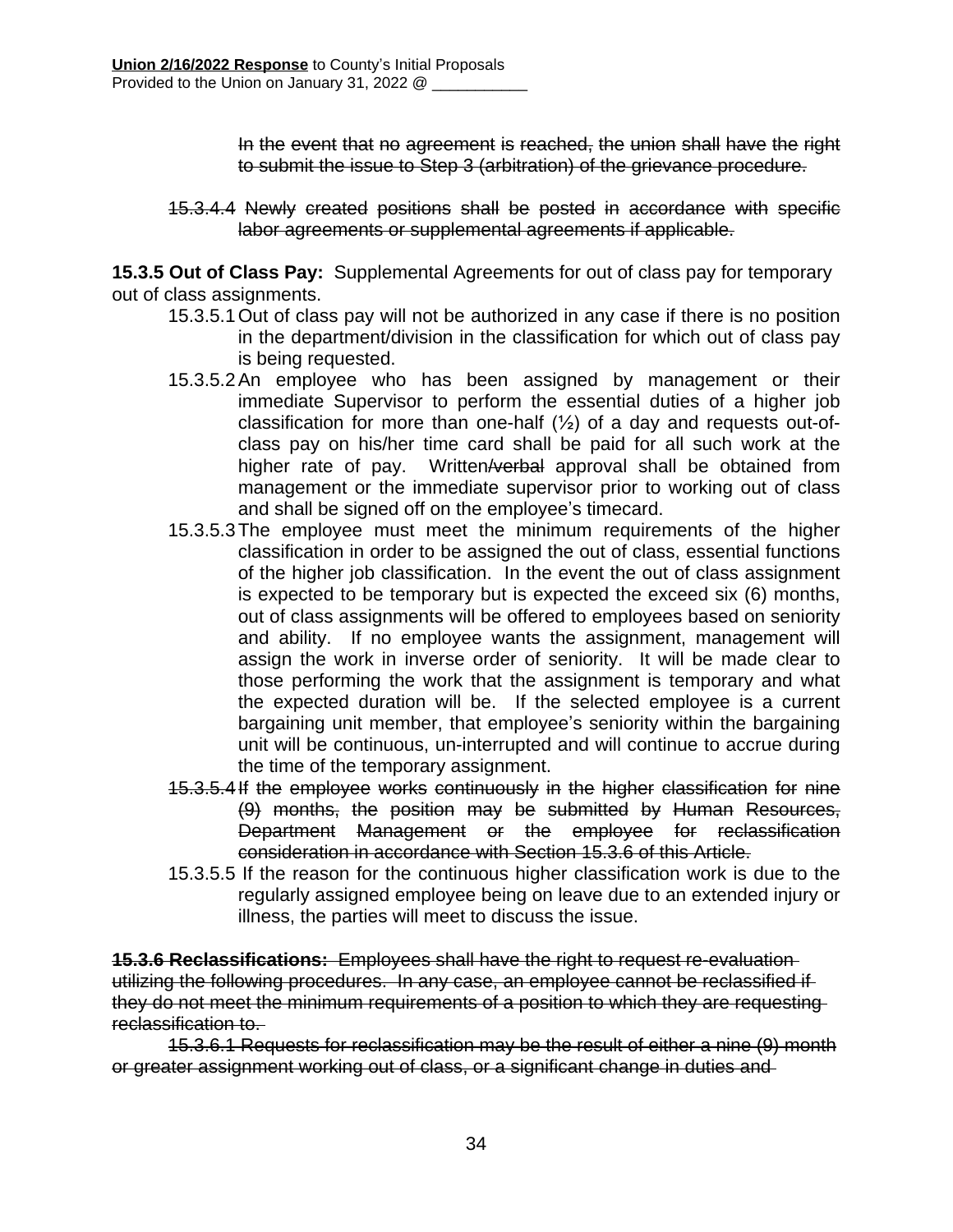responsibilities. All requests shall be submitted on a Job Analysis Request form. An employee or the employer may file a request.

15.3.6.2 Positions submitted for reclassification consideration, related to a nine (9) month out-of-class assignment must have the Elected Official, Department Head or designee's signature concurring with the request for reclassification consideration. The Elected Official, Department Head or designee shall have 10 working days to respond in writing to the request and/or forward request to Human Resources.

15.3.6.3 Regarding positions submitted for reclassification consideration due to a significant change in job duties, the employee or department must detail those duties that are contained within a different class specification or are not contained within the employee's current class specification. Additionally, the requester must specifically detail how long they have been performing the duties for more than 50% of their work time as well as how long that type of assignment is expected to continue. Such requests must also have the Elected Official, Department Head or designee's signature concurring with the request for reclassification consideration. The local union shall be forwarded a copy of the request. The Elected Official, Department Head or designee shall have ten (10) working days to respond in writing to the request and or forward the request to Human Resources.

15.3.6.4 If there is no concurring signature from the Elected Official, Department Head or designee in either case described in 15.3.6.2 or 15.3.6.3 above, the employee must discontinue performing the out of class duties that formed the basis for the request. Additionally the Elected Official, Department Head or designee must assure there is no assignment of out of class duties.

15.3.6.5 If the employee and Elected Official, Department Head or designee agree on the body of work and the work continues to be assigned but there is disagreement on the proper classification the reclassification request may be submitted to step 2 of the grievance procedure.

 15.3.6.6 If agreed to and approved, and the employee has been receiving out of class pay, the effective date of the reclassification shall be the tenth (10th) working day after the request was submitted by the employee to the Elected Official, Department Head or designee.

15.3.6.7 If there is disagreement between the employee and the Elected Official, Department Head or designee regarding the content of the information on the Job Analysis Request, the reason for the disagreement will be discussed with the employee and the Union. The employee and Union will have ten (10) working days to address and revise the area(s) of disagreement. If the revised request is received by the end of the ten (10) working days, and if agreed to and approved, the effective date of the reclassification shall be the tenth (10th) working day after the request was initially submitted by the employee to the Elected Official, Department Head or designee.

15.3.6.8 If a revised request is not received by the end of the ten (10) working days, the effective date of the reclassification shall be the tenth (10th) working day after any subsequent submissions have been agreed to and approved by the Elected Official, Department Head or designee.

15.3.6.9 Once Human Resources has received the reclassification request, they will respond within thirty (30) working days as to their determination of reclassification. The parties may mutually agree to extend the thirty (30) working days.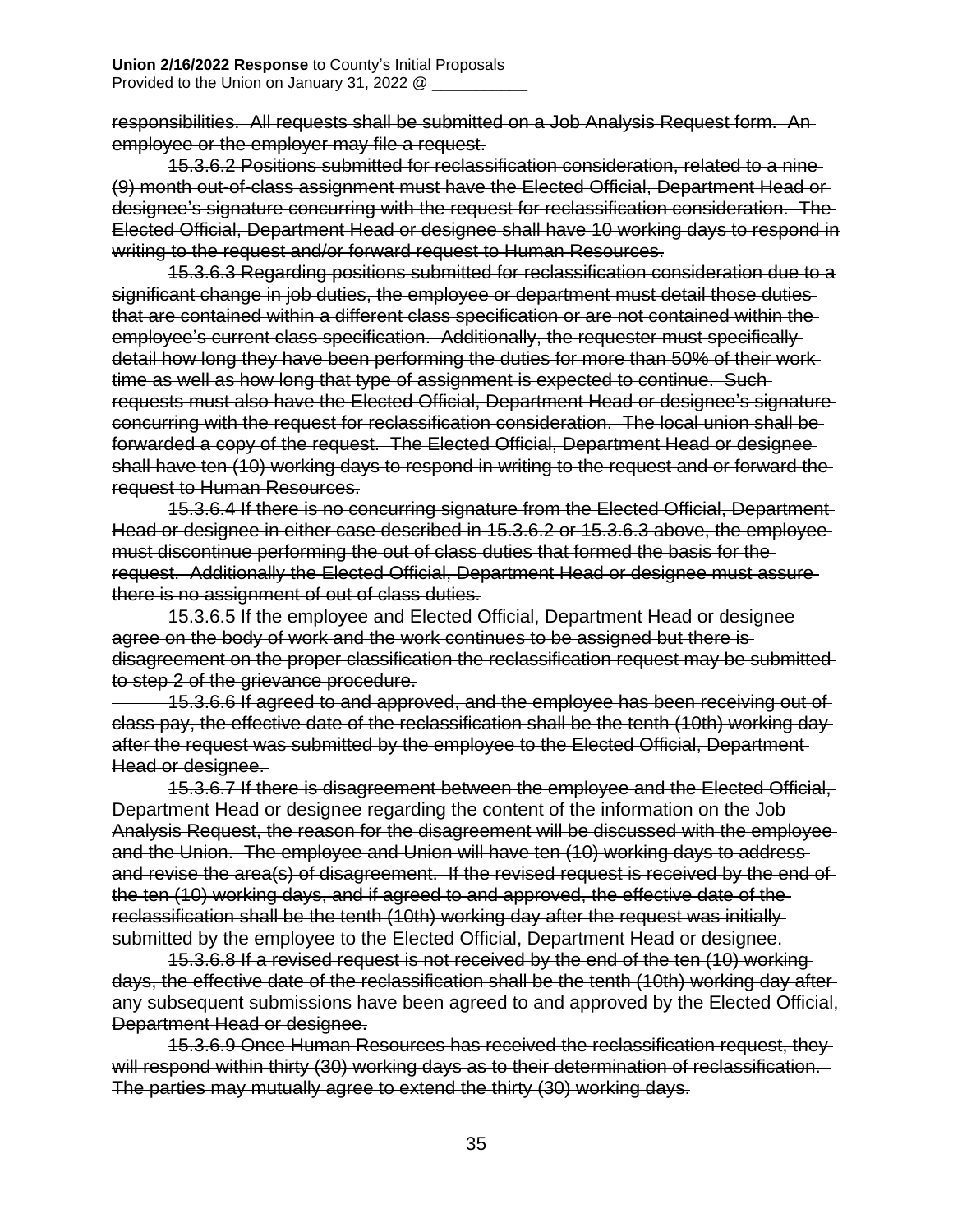15.3.6.10 If there is no concurring signature from the Elected Official, Department Head, designee or Human Resources after attempts are made to resolve the disagreements, the employee may submit the reclassification request to step 2 of the grievance procedure.

15.3.6.11 No employee shall be allowed to request reclassification consideration if it has been less than one year from the date of the last reclassification determination.

15.3.6.12 Reclassified positions with no incumbent shall be posted in accordance with specific labor agreements or supplemental agreements if applicable.

**15.3.7 Wage/Range Adjustments for Existing Classifications:** In the event there is a recruitment or retention problem indicating the relative market value of the classification may need reviewing, the Department*,* or Human Resources may request a job analysis and/or salary survey be conducted to determine the appropriateness of the salary even when there is no significant change in duties and responsibilities or there is no ninemonth out of class assignment. In the event the results of that study indicate the salary needs adjusting, the parties agree to negotiate the salary and the impact of the adjustment on the affected employees.

#### **15.3.8 Administration of Rates of Pay:**

Administration of rates of pay shall be as follows:

No employee shall be paid at a rate of pay less than the minimum nor more than the maximum salary range established for his/her job classification as set forth in the pay plan. All pay rates in the pay plan are based upon full time employment at the normal working hours for the position.

#### **15.3.9 Calculating Hourly Wage:**

 15.3.9.1 For the purposes of calculating the hourly rate of pay for employees who are paid on the basis of a monthly salary, hourly wages shall be determined by the following formula:

Annual Salary divided by weekly hours worked divided by 52 weeks = Standard Hourly Rate.

15.3.9.2 The above formula is used to calculate the Standard Hourly Rate for determining overtime pay, sick leave payout, and vacation leave payout.

#### **15.3.10 Starting Rate Upon Initial Employment:**

15.3.10.1 New employees to Spokane County shall be appointed at a step within the pay range, not to exceed step three (3), in effect for the particular classification or position to which the appointment is made.

15.3.10.2 Advance step placement of new hires may surpass current employees' step placement in that classification only after the following have been considered: Work History – the candidate has performed the work either as a long-term intern or in a like-kind position.

- A) Salary History paying a salary commensurate with what a candidate is earning (or has earned) while working in a like kind position.
- B) Recruitment Difficulties the scarcity of qualified applicants, number of rejected job offers and the turnover rate for a position. An individual who possesses skills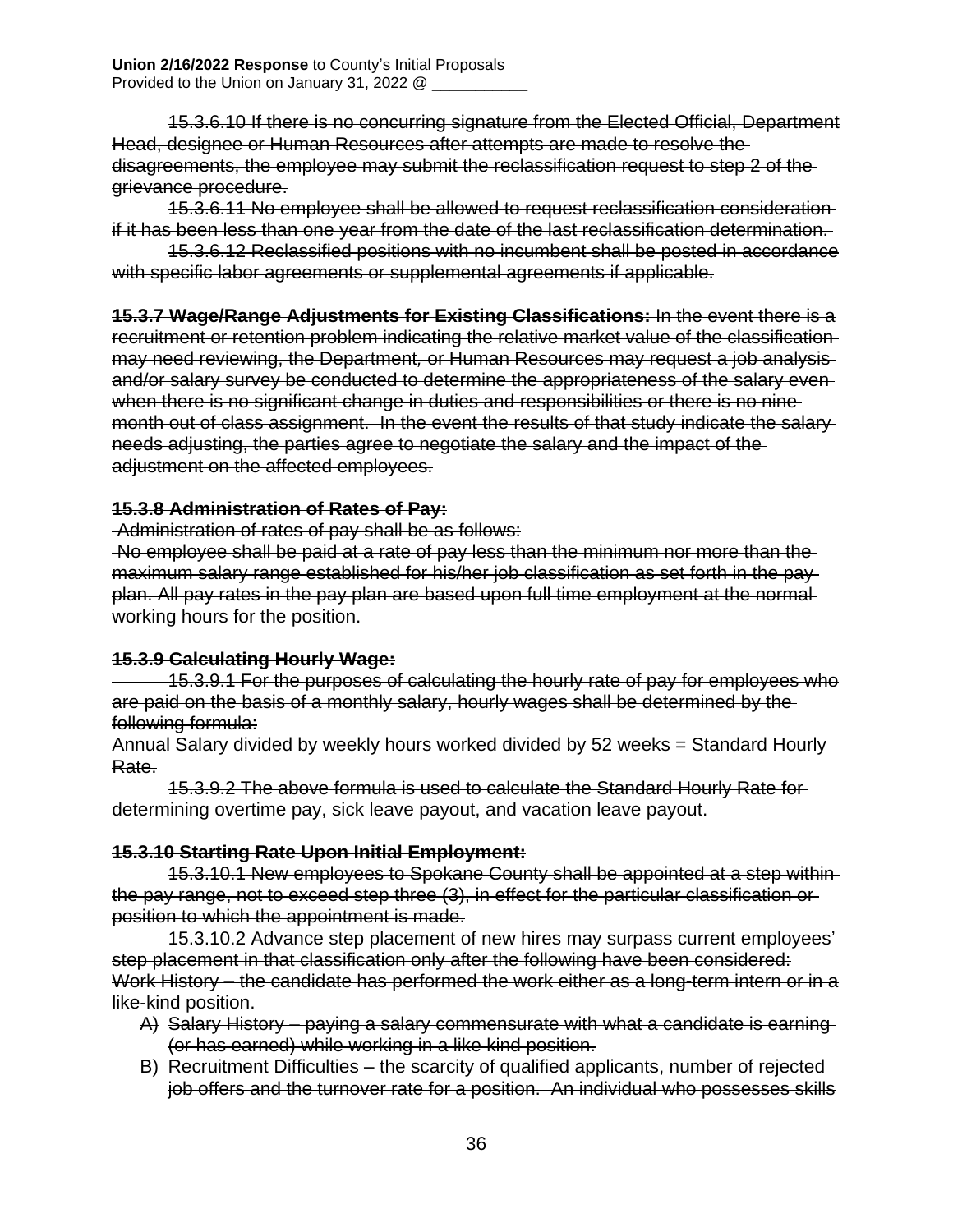difficult to find in the labor market may be in higher demand and therefore may warrant consideration for advance step placement.

- C) Department Budget the requesting department must demonstrate their ability to pay the salary of the advance step placement. The placement must not result in additional budgetary impacts within the department.
- D) Existing Employees the candidate's work history and skill shall be compared to current employees in the same classification whose wages would be surpassed by the candidate.

15.3.10.3 The decision of advance step placement shall be at the HR Director or designee's discretion and that decision shall be final and binding. Such decisions shall not be subject to the grievance process.

15.3.10.4 The HR Director or designee shall notify the Union Business Representative of the Department's advance step placement when received and notify the Union Business Representative when a decision on the request has been made.

. 15.3.10.5Advanced step placement shall not surpass current employees step placement in that classification.

15.3.10.6 Upon successful completion of a minimum six (6) months (975 or 1040 hours worked) probation period, the new employee will receive one (1) step increase. Subsequent step increases shall be at twelve (12) month intervals from the date of the 6 month increase, until the top step is achieved.

**15.3.11 Pay Rate Upon Promotion:** A current regular employee who is promoted shall be paid at the step in the new range which represents at least a MINIMUM OF 5.12% over the rate of pay received immediately prior to the promotion or at the minimum step of the new range, whichever is greater, provided that such increase does not exceed the maximum step of the new range. If the promotion is a result of a competitive recruitment for a new or vacant position, the employee will receive a step increase six (6) months after the effective date of beginning the new job assignment. Subsequent step increases shall be at twelve (12) month intervals until the top step is achieved.

#### **15.3.12 Pay Rate Upon Reclassification:**

15.3.12.1 Reclassification to a higher classification:

If an individual position is reclassified with an incumbent employee in the classification and there is no competitive recruitment process, the employee shall be placed at the lowest step in the new range that provides at least a 5.12%, over the rate of pay received immediately prior to the reclassification or at the minimum step of the new range, whichever is greater. The resulting increase cannot exceed the maximum step of the new range. The employee will receive a step increase twelve (12) months after the effective date of the reclassification. Subsequent step increases shall be at twelve (12) month intervals until the top step is achieved.

15.3.12.2 Reclassification to a lower classification:

If an individual position is reclassified with an incumbent employee in the position, the employee shall be "Y" rated. "Y" rating shall be defined as follows: An employee shall continue to receive compensation at their current rate if that rate is higher than that provided for their new classification/position. The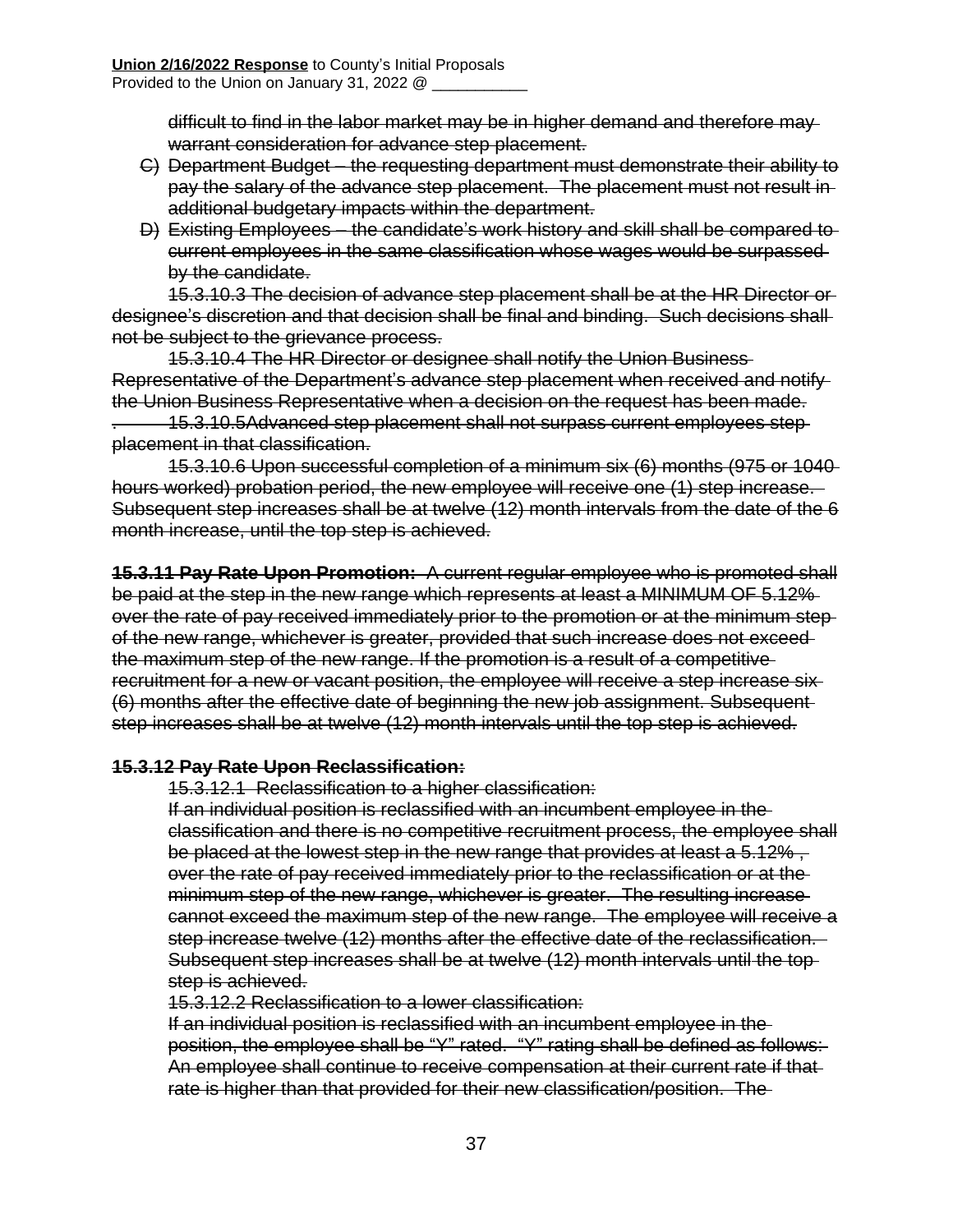employee will be considered ineligible for an increase in pay until an adjustment in the salary structure or a promotion to a classification with a higher salary range brings the employee's rate of pay within the established range for the position.

- **15.3.13 Pay Rate Upon Wage/Range Adjustments:** Classifications which are adjusted to a higher salary range shall have those affected retain their individual step to a maximum of ten percent (10%). Further, the affected employees shall retain their current step date unless otherwise negotiated and agreed to in writing.
	- Wage adjustment does not result in a change in steps
	- Promotion adjustment of step at six months and then annually after the step increase
	- Reclassification step increase after one year from effective date then annually

#### **15.3.14 Pay Rate Upon Demotion or Reduction:**

- 15.3.14.1An employee who is demoted/reduced shall be paid in the range for the lower classification at a rate that is closest to their rate prior to the demotion without exceeding the prior rate. Upon demotion, the existing anniversary date shall be eliminated and the date of such demotion shall be used to calculate the new anniversary date.
- 15.3.14.2An employee who returns to their former classification during their probationary period following promotion shall receive the same step date in the lower pay range as held before promotion, provided that adjustments shall be made to take into account any step increases which would have occurred had the employee not been promoted.
- 15.3.14.3An employee who accepts a demotion/reduction or bidding to a lower classification or a previous classification shall be placed in the step that causes the employee the least amount of financial loss. If the employee is still a probationary employee, they will be placed at the step they held prior to the promotion

**15.3.15 Pay Rate Upon Transfer:** An employee who transfers from one position to another within the same classification or different classification within the same salary range, shall continue to receive the same rate of pay as before the transfer and retain their current step increase date.

- **15.3.16 Adjustments to the Anniversary Date (Step Adjustment Date):** In addition to the provisions of 15.3.11, Pay Rate Upon Promotion, 15.3.12, Pay Rate Upon Reclassification, and 15.3.13, Pay Rate Upon Wage/Range Adjustment, the anniversary date for a step increase for an employee shall be adjusted under the following circumstances:
	- 15.3.16.1 If an employee is returned to his/her former classification within a promotion probation period, the anniversary date held prior to such promotion shall be re-established.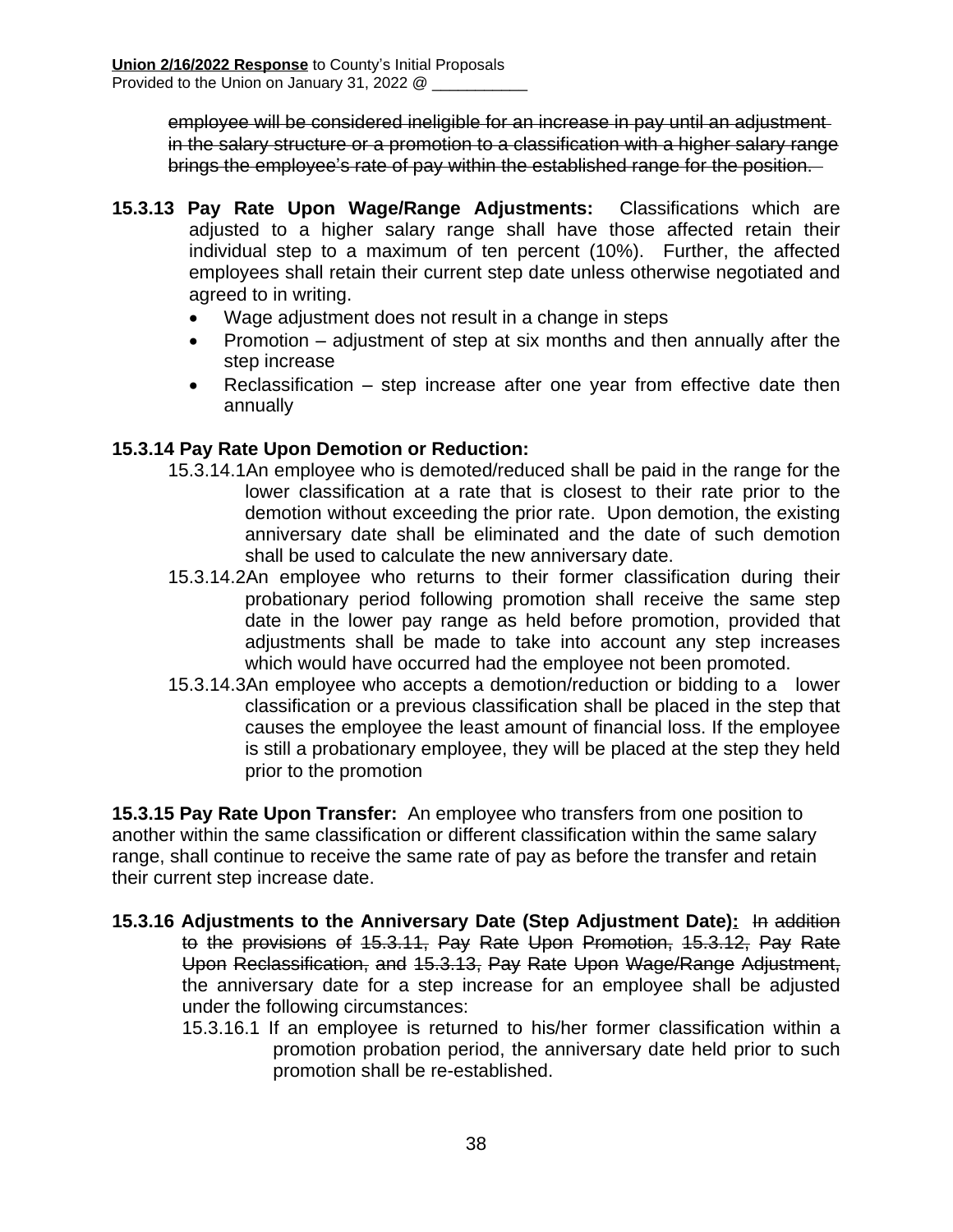- 15.3.16.2 When an employee returns from layoff and is reemployed in the same classification as originally held, the original anniversary date will be adjusted in accordance with County policies and procedures in effect on August 9, 2001.
- 15.3.16.3 When an employee returns from layoff and is reemployed in a classification other than that originally held, the reemployment date shall be used to calculate the new step and longevity dates.
- 15.3.16.4 Unless protected by law, step dates and longevity dates will be adjusted for unpaid leave.
- 15.3.16.5 Step dates and longevity dates shall not be adjusted for paid leave.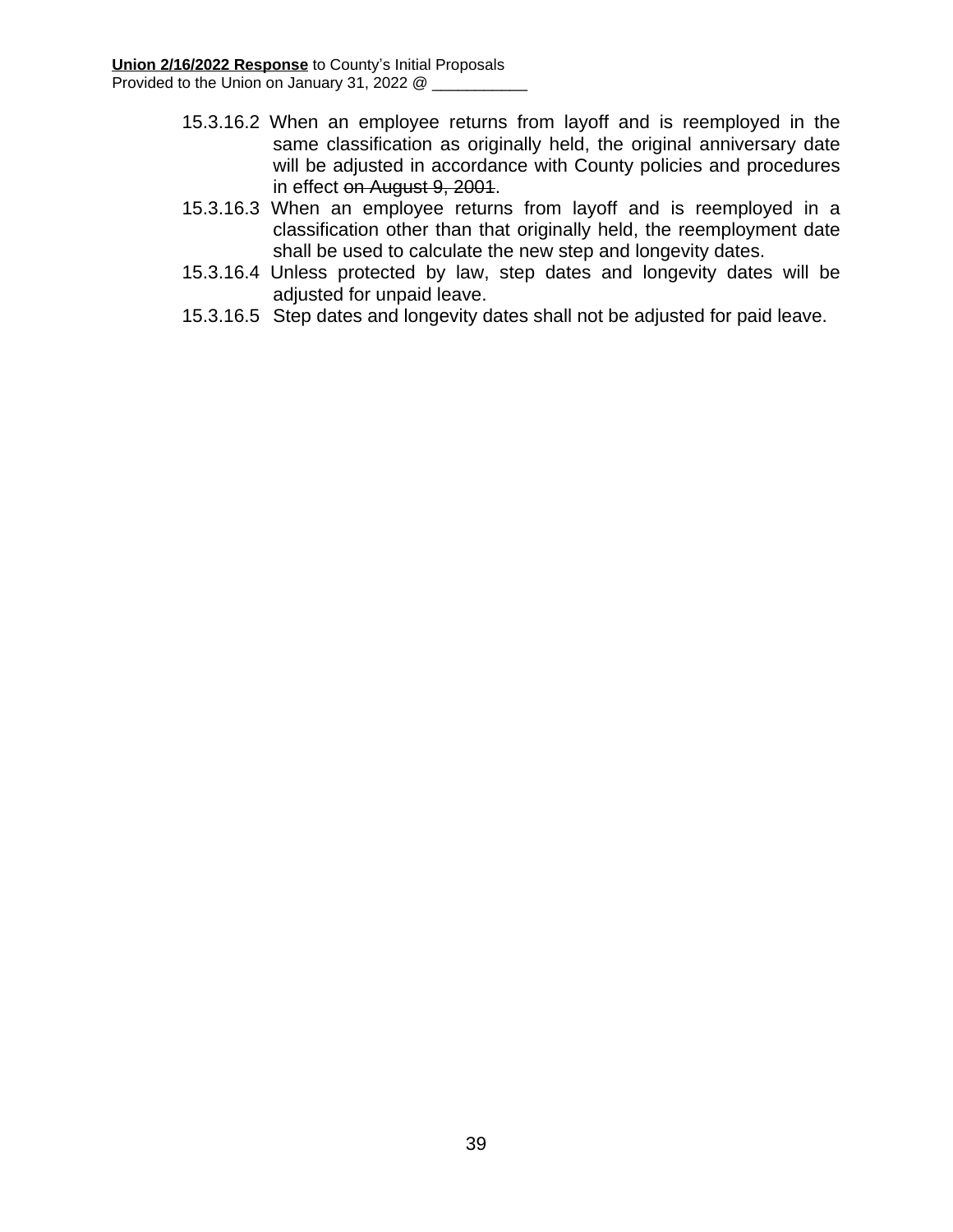#### **Appendix "8"- Seven Tests of Just Cause Union Rejects-Spokane County Labor Relations proposed this language after the Union expressed an interest last negotiations.**

**Reasonable Rule or Work Order**. Is the rule or order reasonably related to the orderly, efficient, and safe operation of the business?

- Is the rule or instruction straightforward and stated in language that is easy to understand?
- Have you been consistent and unbiased in applying the rule or standard? Is it applied consistently throughout your department?
- What is your department's discipline record for violation of this rule or standard? **Notice**. Did the employee receive adequate notice of the work rule or performance standard and the possible consequences of failure to comply?
- Is the violated work rule or performance standard published? Is it up to date and relevant to the business needs of your unit?
- How was the employee made aware of it (department orientation, bulletin board, deskmanual, staff meeting notes, prior oral or written communication, employee's job description, written standards)?
- What evidence do you have that the employee is aware of it, and understands it (new employee orientation, signature on a routing slip, signoff page)?
- Have you reviewed the employee's personnel file?
- Has this issue been raised in performance appraisals or previous disciplinary actions? If so, how recently?
- Prior notice may not be necessary in cases of serious misconduct such as theft, insubordination, or job abandonment.

**Sufficient Investigation**. Did you conduct an investigation before making a decision about taking disciplinary action?

- Why do you suspect that a work rule violation or performance discrepancy occurred?
- Can the employee perform the task? Is there a history of successful performance, or could the employee need additional training?

Are there witnesses other than you? List others who may have knowledge ofthe issue through involvement or as witnesses (supervisors, employees, clients). Interview them and take notes.

Are there written records pertinent to the case in your department or elsewhereon campus? Should in-house records be secured under lock and key during the investigation?

• Are there written processes or procedures which have a bearing on the case?  $\bullet$  - Isthere equipment that should be examined by you or experts?

Do you need to call Internal Audit or the Campus Police? If you suspect misappropriation of University resources, you should immediately contact Internal Audit and your E/LR Consultant. Your own investigation will proceed, but other offices may provide information which becomes part of your evidence.

**Fair Investigation**. Was your investigation fair and objective?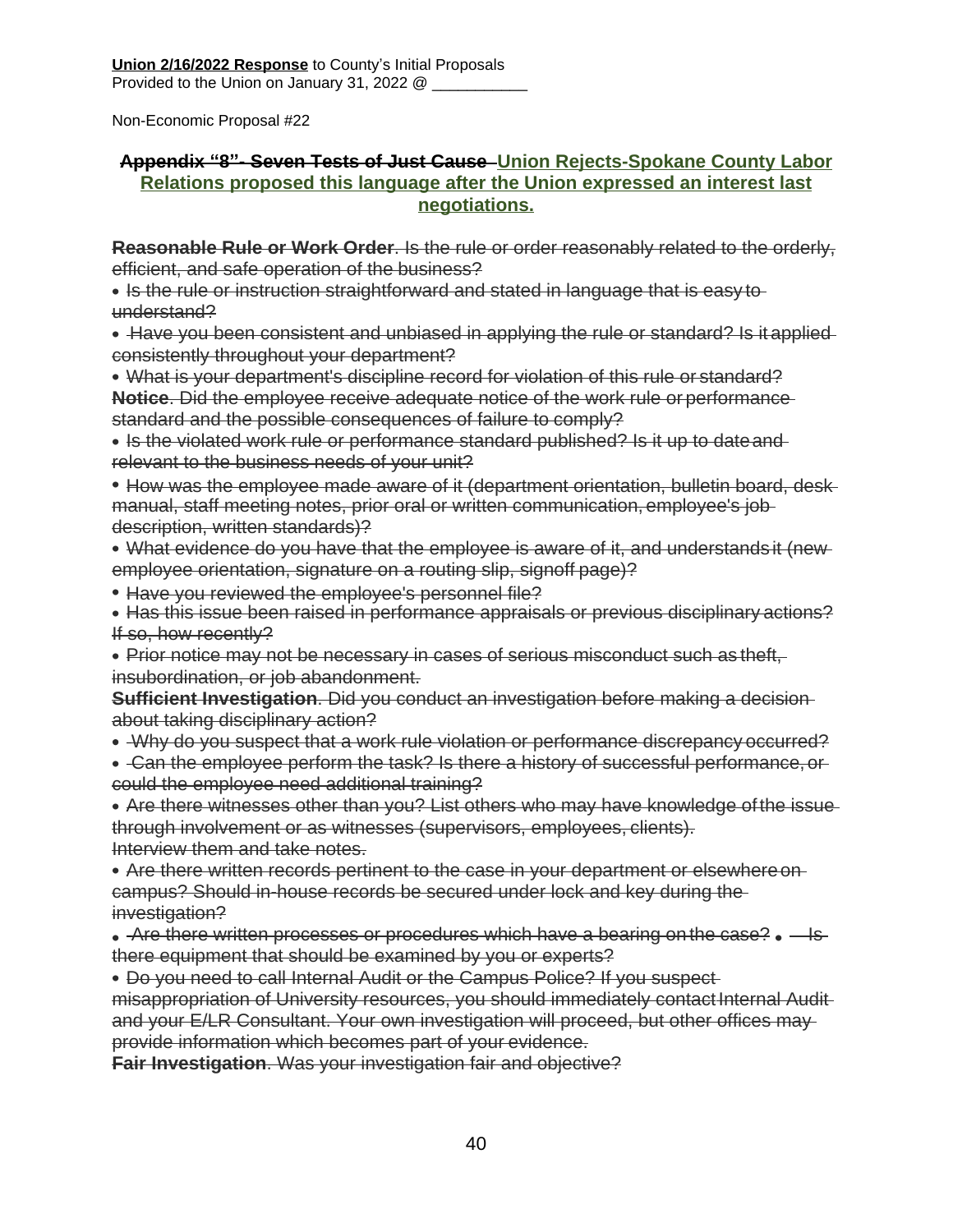- How long ago did the alleged infraction occur? (Unnecessary delays may send a message that you don't consider the infraction to be serious.)
- **If you think you already know what happened, have you looked only for evidence to** support your theory?
- Should you conduct the investigation, or are you too close to what happened to beobjective?
- Should the employee remain on the work site during the investigation? (Do youfear sabotage, or is the employee a threat to others?)
- Have you made every effort to reconcile conflicting statements or other conflicting evidence? Are you prepared to discard what you cannot validate?
- Have you given the employee a chance to appear (with a representative if applicable), to tell their side of the story and respond to the evidence youhave gathered?
- **Proof.** During your investigation, did you find proof of misconduct or of a performance discrepancy?
- What conclusions are clearly supported by the evidence you gathered?
- Remember that evidence must be truly substantial, not flimsy or slight, to form a basis for taking disciplinary action.
- **Equal Treatment**. Have you dealt with your employees equally, without discrimination? Are work rules applied consistently?
- Are all employees held accountable for the performance standards established for their positions?
- Have similarly situated employees (similar records and infractions) received the samediscipline?
- What is your department's record for taking disciplinary action for this type of infraction? What is the campus' record? (Explore this with your E/LR Consultant.)

**Appropriate Discipline**. How do you decide what's appropriate?

- Is the discipline you propose to take reasonably related to the seriousness of the problem? (Did the violation pose serious safety problems or create work flow disruptions for the department?)
- Is it reasonably related to the employee's record (length of service and overall performance)? Is this violation part of a pattern?
- Do you have the authorization to take this action, or should you have it reviewed by the next level of management?
- A minor infraction does not merit harsh discipline unless it is a repeat occurrence by the employee.
- Given the same violation for two or more employees, their respective records of service provide the only basis for administering different disciplinary actions without being subject to a charge of discrimination.
- What personnel program is the employee part of (Union contract, CCS)? Consult your E/LR Consultant.